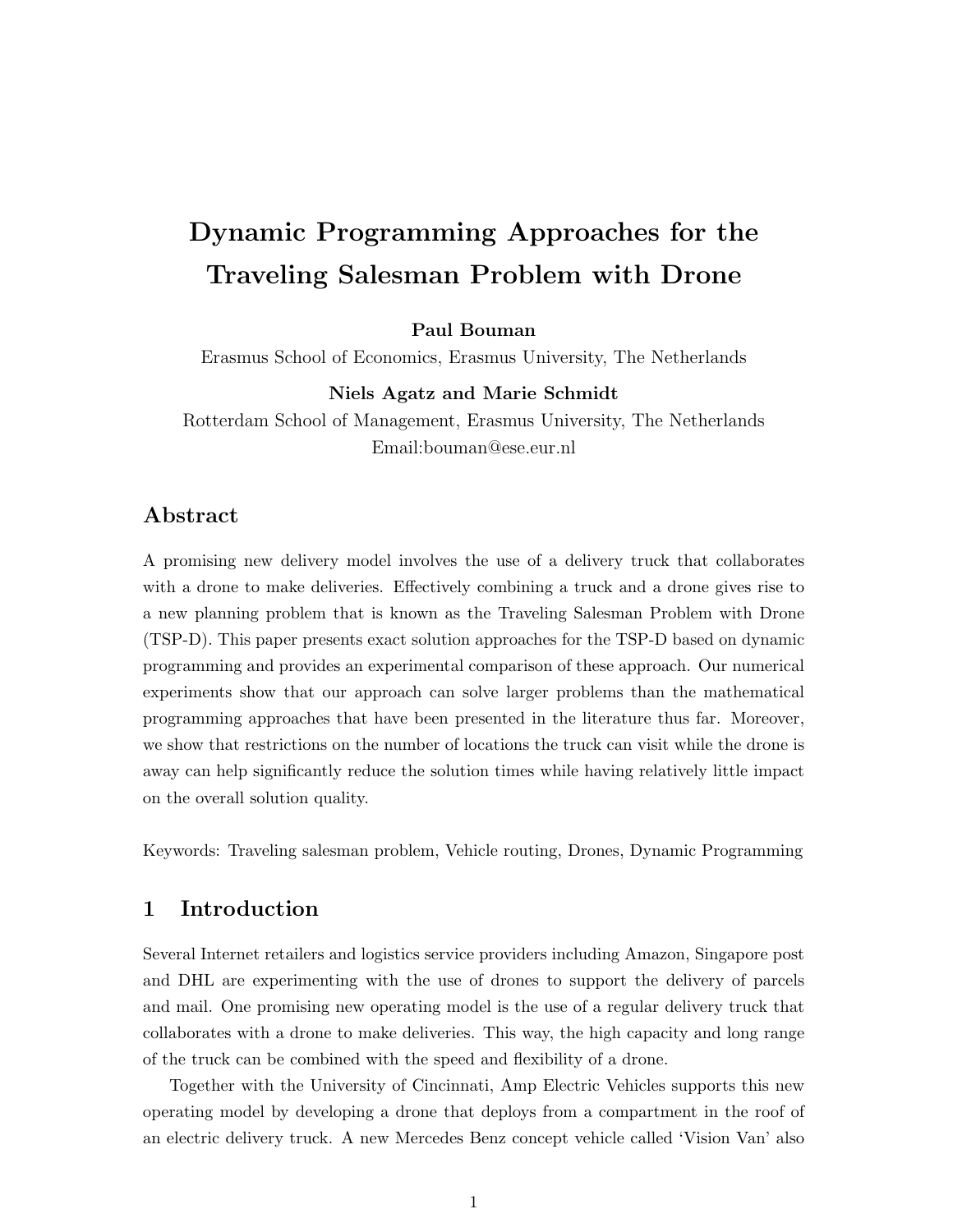includes roof-top drones [\(Condliffe, 2016\)](#page-21-0) and UPS recently tested launching a drone from the roof of a delivery van [\(Steward, 2017\)](#page-23-0).

Effectively combining a drone and a truck gives rise to a new planning problem that we call the Traveling Salesman Problem with Drone (TSP-D). The problem aims to find a route for both the delivery vehicle and the drone that minimizes the total joint time to serve all delivery tasks. Due to its limited capacity, the drone has to return to the vehicle to pick up the parcel before each new delivery. For this reason, the route of the drone needs to be synchronized with that of the truck. Figure [1](#page-1-0) shows an example solution of the TSP-D.

<span id="page-1-0"></span>

Figure 1: An example TSP-D solution [\(Agatz et al., 2017\)](#page-21-1)

The problem has only recently started to receive some attention from the transportation optimization community. [Wang et al.](#page-23-1) [\(2016\)](#page-23-1) and [Poikonen et al.](#page-22-0) [\(2017\)](#page-22-0) analyze the theoretical benefits of using one or more drones together with one or more delivery vehicles to make deliveries. [Agatz et al.](#page-21-1) [\(2017\)](#page-21-1) experimentally analyze the time savings of using truck and drone instead of using truck only. [Carlsson and Song](#page-21-2) [\(2017\)](#page-21-2) use continuous approximation to derive analytical formulas to estimate the expected delivery costs in this setting. Table [1](#page-2-0) provides an overview of the different solution approaches that have been proposed in the literature for several variants of the problem. We see that up to now, most research has primarily focused on heuristic approaches. Exact solution approaches based on mathematical programming so far are only capable of solving small instances of the problem, i.e., up to ten locations [\(Agatz et al., 2017\)](#page-21-1). In this contribution, we propose an exact approach based on dynamic programming that is able to solve larger instances.

For the classic Traveling Salesman Problem (TSP), dynamic programming approaches were first proposed in [Held and Karp](#page-22-1) [\(1962\)](#page-22-1); [Bellman](#page-21-3) [\(1962\)](#page-21-3). For the general TSP without additional assumptions, this is the exact algorithm with the best known worst-case running time to this day [\(Applegate et al., 2011\)](#page-21-4). Dynamic programming approaches have been proposed for various variants of the TSP, including the single vehicle dial-a-ride problem [\(Psaraftis, 1980\)](#page-23-2), the time-dependent TSP [\(Malandraki and Daskin, 1992\)](#page-22-2) and the TSP with time window and precedence constraints [\(Mingozzi et al., 1997\)](#page-22-3). Dynamic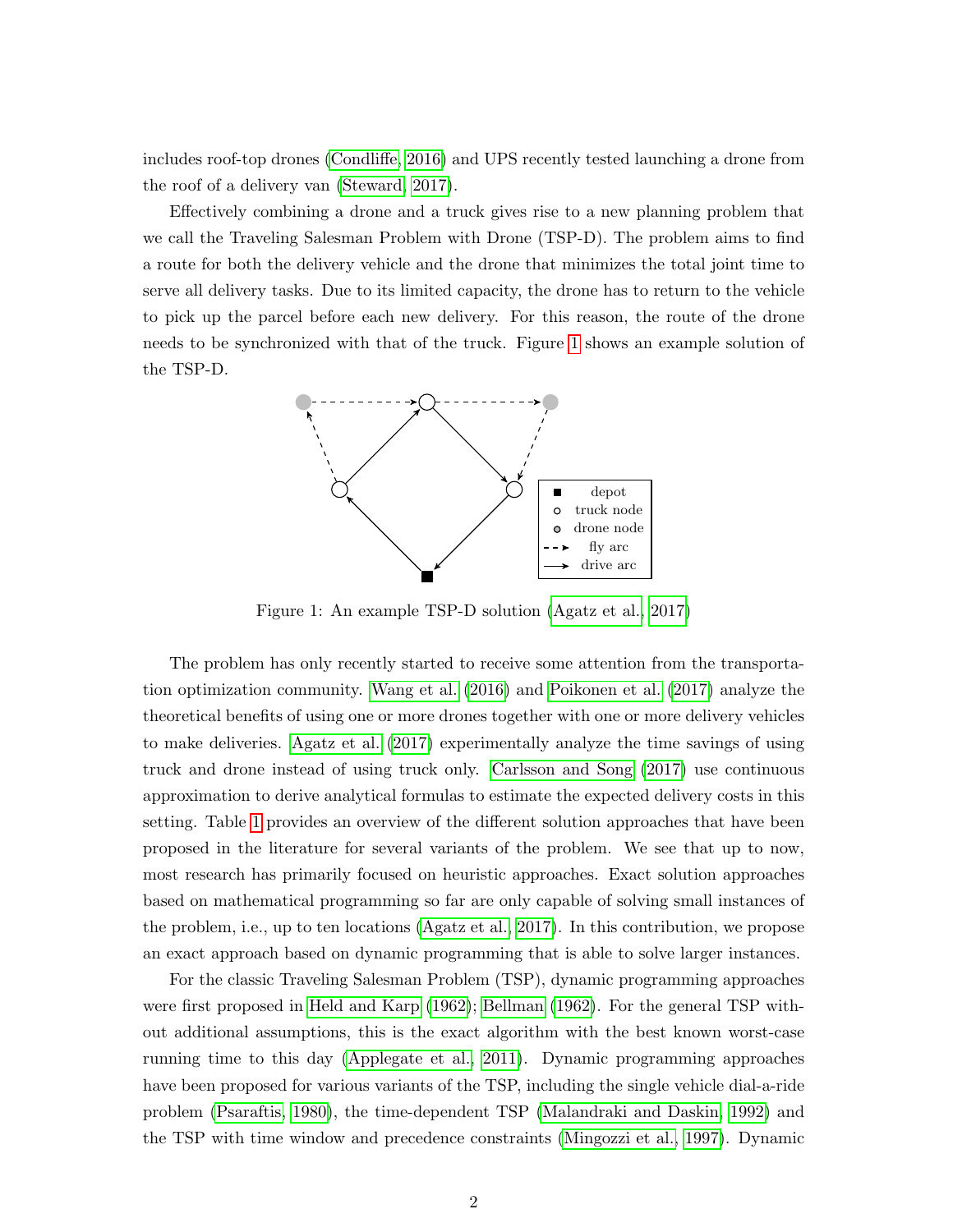<span id="page-2-0"></span>

| Type of approach         | Solution procedure                                        |
|--------------------------|-----------------------------------------------------------|
| Exact methods            | Integer linear programming (Agatz et al., 2017)           |
|                          | Dynamic programming (this paper)                          |
| Approximation algorithms | Improvements starting from TSP-tour (Agatz et al., 2017)  |
| Heuristic methods        | Simple heuristics (Murray and Chu, 2015; Ha et al., 2015) |
|                          | Genetic algorithms (Ferrandez et al., 2016)               |
|                          | Simulated annealing (Ponza, 2016)                         |

Table 1: Solution procedures proposed for the TSP-D

programming approaches also have been used as the basis for heuristics for various TSP and VRP problems [\(Malandraki and Dial, 1996;](#page-22-6) [Kok et al., 2010\)](#page-22-7).

In this paper, we introduce a 3-pass dynamic programming approach to solve the TSP-D problem and extend the last pass of this approach to an  $A^*$  algorithm. Furthermore, we apply these exact algorithms to the problem where we restrict the number of locations the truck may visit while separated from the drone. These restrictions result in shorter computation times, but come at the cost of potentially removing the optimal solution from the solution space. We evaluate the different approaches in an extensive computational study comparing run times and solution quality.

The remainder of this paper is organized as follows. In Section [2,](#page-2-1) we formally define the TSP-D. In Section [3,](#page-3-0) we develop a dynamic programming algorithm for the TSP-D and also present two ways to speed up the algorithm. Section [4](#page-14-0) presents the results of an extensive numerical study. Finally, in Section [5,](#page-20-0) we offer some final remarks and directions for future research.

### <span id="page-2-1"></span>2 Problem description

The TSP-D can be modeled as a set V of n locations, which include a depot  $v_0$  and n-1 customer locations. Furthermore, two cost functions  $c, c^d : V^2 \to \mathbb{R}$  model distances or travel times between the locations. We generally assume that  $c(v, w)$  stands for the driving time of the truck driving from v to w, and  $c^d(v, w)$  stands for the time it takes the drone to fly from  $v$  to  $w$ , but other types of non-negative cost functions can be considered as well.

The objective of the TSP-D is to find the minimum cost tour which serves all customer locations by either the truck or the drone. We assume that the drone has unit-capacity and has to pick up a new parcel at the truck after each delivery. Moreover, the pickup of parcels from the truck can only take place at the customer locations, i.e., the drone can only land on and depart from the truck while it is located at a node. This assumption is common in the literature, and can be justified by the fact that a) launching and receiving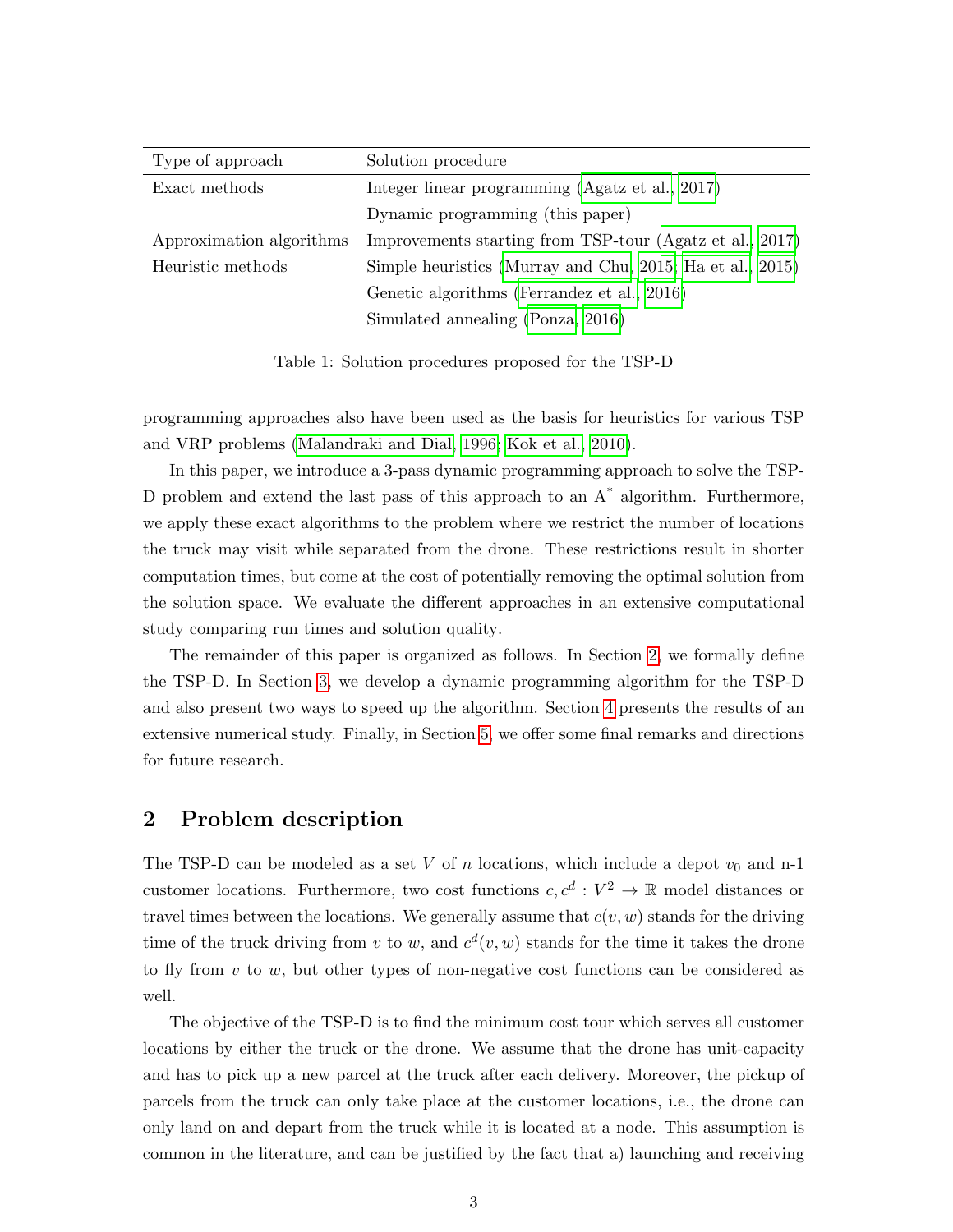drones on a moving truck is technologically still very challenging [\(Orphanides, 2016\)](#page-22-8) and b) parking at intermediate points on the route may not always be possible.

We define a constant  $\alpha$ , that relates the speed of the drone and the speed of the truck to each other such that the drone can be at most  $\alpha$  times faster than the truck for a pair of locations. Formally, we say that  $\alpha$  is the minimum value for which  $\alpha c^d(v, w) \geq c(v, w)$ for every pair of locations  $v, w \in V$ . The special case where  $c^d(v, w) = \alpha c(v, w)$  for any pair of locations can be interpreted as a situation where the drone and truck travel via the same network, but the drone is a factor  $\alpha$  faster than the truck.

For a given tour, we distinguish between the following types of nodes:

**Drone node:** a node that is visited by the drone separated from the truck

Truck node: a node that is visited by the truck separated from the drone

Combined node: a node that is visited by both truck and drone

To compute the time needed for a tour, we have to consider that the two vehicles need to be synchronized, i.e., they have to wait for each other at the combined nodes. Hence, we decompose the tour into a sequence of *operations*  $(o_1, o_2, \ldots, o_l)$ .

An operation  $o_k$  consists of two combined nodes, called *start node* and *end node*, at most one drone node, and potentially several truck nodes. If the operation contains a drone node, the drone departs from the truck at the start node, then serves the drone node and meets up with the truck again at the end node. The truck can travel directly from the start node to the end node or can visit any number of truck nodes in between. When the start node is identical to the end node and the operation does not contain any truck nodes, the truck waits at the start/end node for the drone to deliver the package and return. If the operation does not contain a drone node, the drone travels on the truck directly from start node to end node.

Figure [2](#page-4-0) provides an example of an operation [\(Agatz et al., 2017\)](#page-21-1). We obtain the time duration  $t(\rho)$  of an operation  $\rho$  as the maximum over the truck driving time needed to drive between the nodes as described above, and the drone flying time from start node to drone node to end node.

To compute the time duration of the full tour, we simply sum up the time durations of all operations it contains.

# <span id="page-3-0"></span>3 Solution approaches

In this section we present dynamic programming approaches for the TSP-D based on the well-known Bellman-Held-Karp dynamic programming algorithm for the TSP [\(Held and](#page-22-1) [Karp, 1962;](#page-22-1) [Bellman, 1962\)](#page-21-3). Dynamic Programming can be used to find optimal solutions to problems, if the optimal solutions have an optimal substructure, i.e., if they can be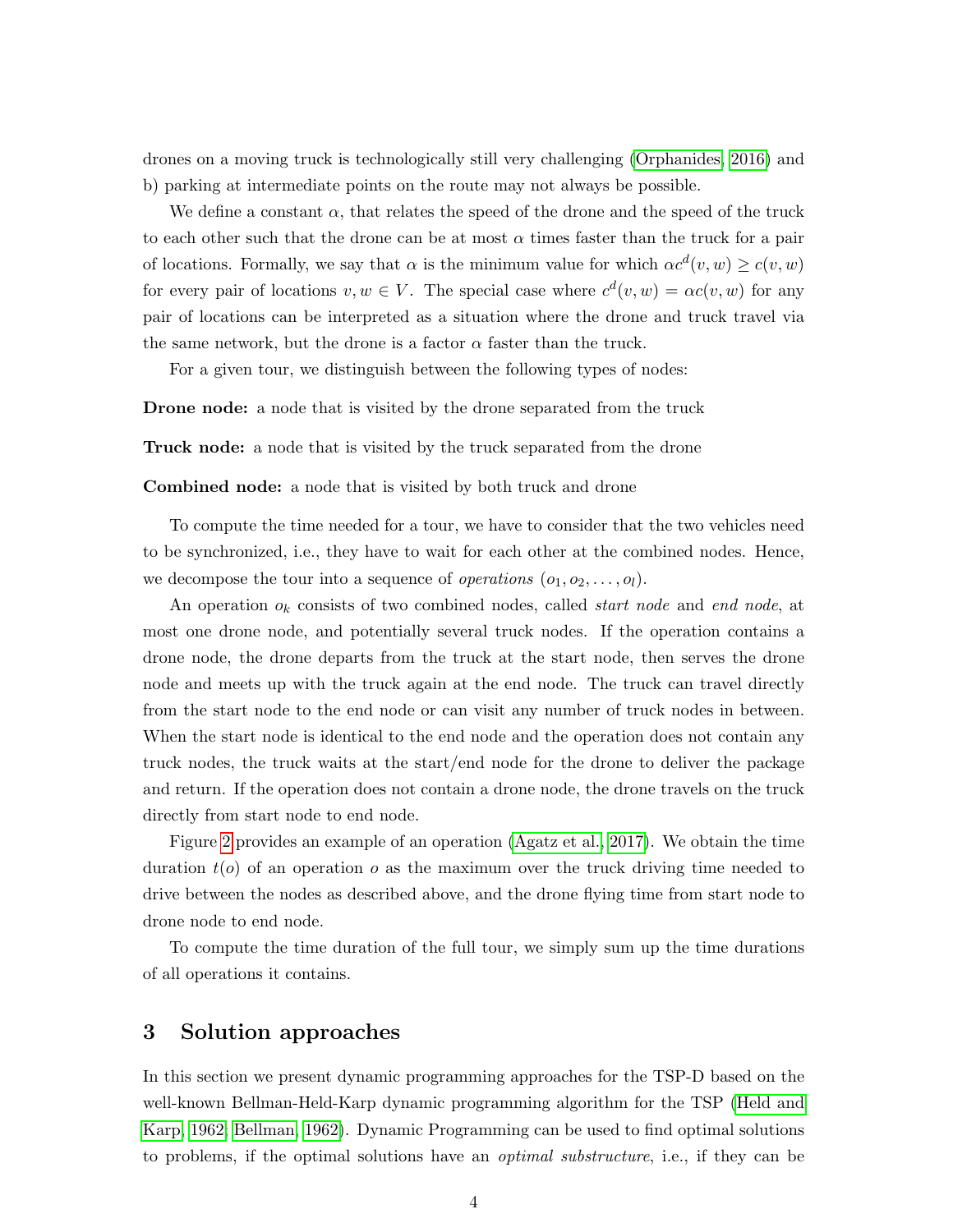<span id="page-4-0"></span>

Figure 2: An operation with a combined node serving as start node (1), a combined node serving as end node (4), a drone node (3) and a truck node (2)

split up in an optimal solution to a smaller sub-problem and some contribution that is independent from the solution to the smaller subproblem.

Our approaches consist of the following three passes.

- 1. Enumerate the shortest paths for the truck for every start node, end node, and set of truck nodes covered by the path.
- 2. Combine these truck paths with drone nodes to obtain efficient operations, i.e., operations that represent the least costly way to cover a set of nodes with an operation.
- 3. Compute the optimal sequence of these operations such that all locations are covered and the sequence start and ends at the depot.

We now first summarize the the well-known Bellman-Held-Karp dynamic programming algorithm for the TSP [\(Held and Karp, 1962;](#page-22-1) [Bellman, 1962\)](#page-21-3) in Section [3.1.](#page-4-1)

Afterwards, we describe how we modify this procedure to execute the three passes. The first and second pass are described in Sections [3.2](#page-5-0) and [3.3.](#page-5-1) For the third pass, we describe the general idea in Section [3.4](#page-7-0) and two different variants of how to implement it in Sections [3.4.1](#page-8-0) and [3.4.2.](#page-10-0) Furthermore, we discuss to restrict the number of nodes in an operation in Section [3.5.](#page-10-1)

#### <span id="page-4-1"></span>3.1 Dynamic programming approach for the standard TSP

The optimal solution for the regular TSP can be considered as a path that starts at an arbitrary origin point v, visits all locations in V and ends at v. The costs of the final solution, which can be distance, time, emissions, or anything else that can be modelled as the sum of individual steps, is denoted as  $D_{\text{TSP}}(V, v)$ 

For a set  $S \subset V$  that contains v and a node  $w \in S \setminus \{v\}$  let  $D_{\text{TSP}}(S, w)$  be the costs of the shortest path that starts at the origin point, visits all locations in S and ends at location w. The shortest path of this sub-problem consists of two parts: the last arc on the path that goes from some location  $u \in S$  to w, and a shortest path that starts at the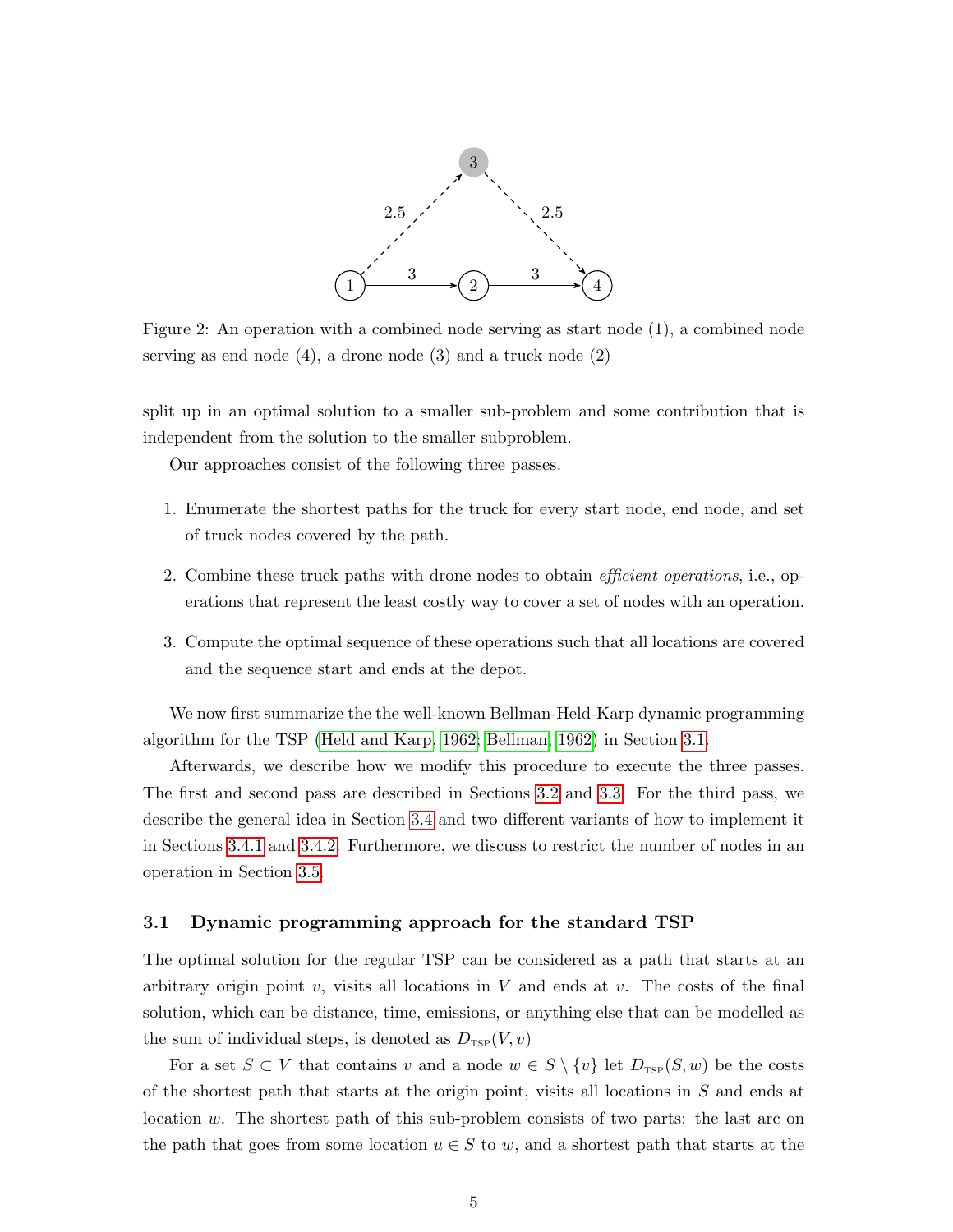origin point v, visits all locations in  $S \setminus \{w\}$ , and ends in u. If the path for the full set S does not contain the shortest sub-path for  $S \setminus \{w\}$ , we can obtain a better solution by replacing this sub-path with the shortest one, contradicting the fact that the path for S was shortest. As a consequence, the sub-problem  $D_{\text{TSP}}(S, w)$  can be solved by considering all arcs  $(u, w) : u \in S \setminus \{w\}$ , and adding each of those arcs to the solution for the smaller sub-problem  $D_{\text{TSP}}(S \setminus \{w\}, u)$ .

This structure, in which the optimal solution of a sub-problem can be expressed in terms of smaller sub-problems can be formalized by means of a recursive formula as follows:

$$
D_{\text{TSP}}(S, w) = \begin{cases} \infty & \text{if } w \notin S \\ c(v, w) & \text{if } S = \{w\} \\ \min_{u \in S} D_{\text{TSP}}(S \setminus \{w\}, u) + c(u, w) & \text{otherwise} \end{cases}
$$
(1)

As there  $2^n$  possible subsets of V and n locations in v, we can see that there are at most  $n \cdot 2^n$  sub-problems to solve here. For each sub-problem in the recurrence relation we only consider at most  $n$  smaller sub-problems, and as a result this algorithm can be run in  $O(n^2 \cdot 2^n)$  time. A possible implementation of an algorithm that exploits this structure in a bottom up fashion is presented in Algorithm [1.](#page-6-0)

#### <span id="page-5-0"></span>3.2 First pass

As the first pass of our three-pass approach, we adapt the dynamic programming approach for the regular TSP to find the shortest path for the truck for every start node  $v$ , end node w, and set of truck nodes  $S$  covered by the path. Each of these sub-problems can be solved based on smaller sub-problems using the same idea as for the regular TSP:

$$
D_{\mathbf{r}}(S, v, w) = \begin{cases} \infty & \text{if } w \notin S \\ c(v, w) & \text{if } S = \{w\} \\ \min_{u \in S} \{D_{\mathbf{r}}(S \setminus \{w\}, v, u) + c(u, w)\} & \text{otherwise} \end{cases}
$$
(2)

The number of sub-problems we need to solve to compute table  $D<sub>T</sub>$  is  $2<sup>n</sup> \cdot n<sup>2</sup>$ . By extending the approach presented in Algorithm [1,](#page-6-0) the computation of the table can be performed in  $O(2^n \cdot n^3)$  time.

#### <span id="page-5-1"></span>3.3 Second pass

In the second pass, we combine the truck paths with drone nodes to obtain efficient operations, that is operations that represent the least costly way to cover a set of nodes S with an operation for given start node  $v$  and end node  $w$ . An optimal TSP-D tour can be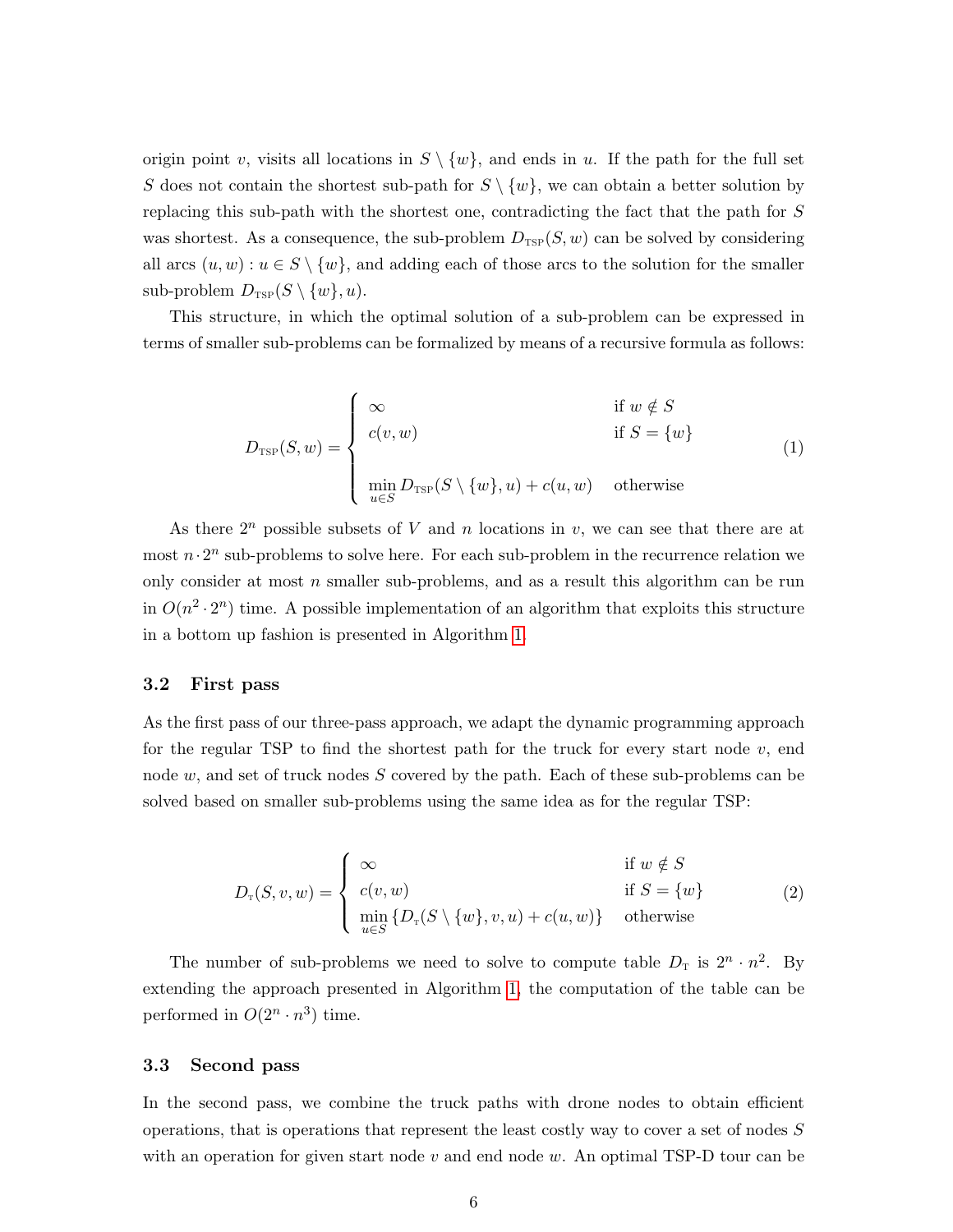Algorithm 1: Dynamic Programming algorithm for the original TSP

<span id="page-6-0"></span>Data: A set of locations V, an arbitrary location  $v \in V$  and cost function c **Result:** A shortest tour that visits all locations in  $V$ 

- 1 Initialize  $D_{\text{\tiny TSP}}$  with values  $\infty$  ;
- **2** Initialize a table  $P$  to retain predecessor locations ;
- **3** Initialize  $v$  as an arbitrary location in  $V$ ;
- 4 for<br>each  $w \in V$  do

$$
5 \mid D_{\text{TSP}}(\{w\}, w) \leftarrow c(v, w) ;
$$

- 6  $P_{(w\}, w) \leftarrow v$ ;
- 7 for  $i = 2, ..., |V|$  do

 $\textbf{s} \quad | \quad \textbf{for} \; S \subseteq V \; \textit{where} \; |S| = i \; \textbf{do}$ 

9 foreach w ∈ S do 10 foreach u ∈ S do 11 z ← DTSP(S \ {w}, u) + c(u, w) ; 12 if z < DTSP(S, w) then 13 DTSP(S, w) ← z ; 14 P(S, w) ← u ; 

15 return path obtained by backtracking over locations in  $P$  starting at  $P(V, v)$ ;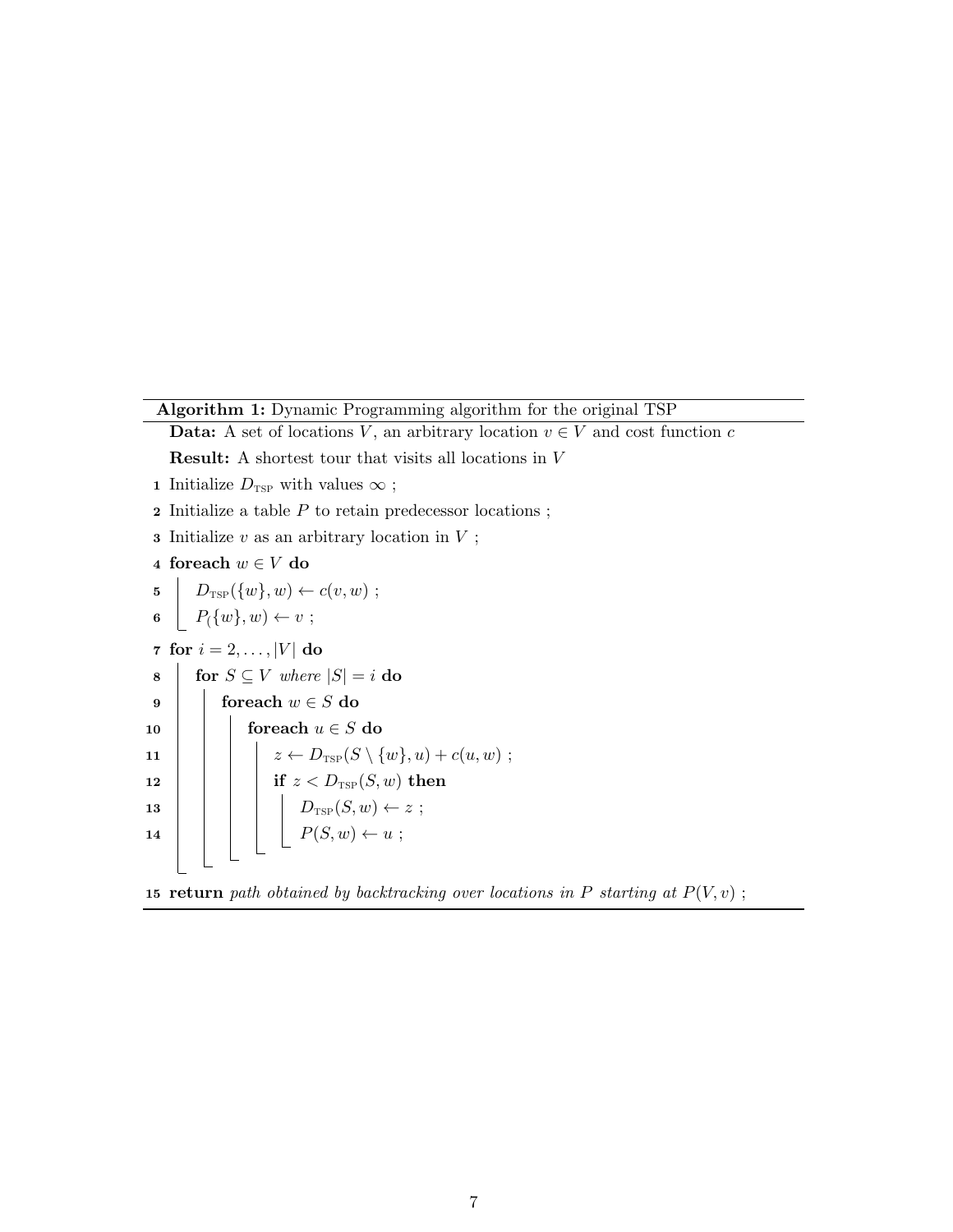constructed using efficient operations only as a TSP-D tour will not become longer when an inefficient operation is replaced by an efficient operation.

To find efficient operations associated with every triplet  $(S, v, w)$ , where the operation starts at location v, ends at location w and visits all locations in  $S$ , we expand the table of truck paths to create a table of operations, by adding the drone movement on top of the truck paths. The problem of finding an efficient operation that starts in  $v$ , ends in  $w$  and visits all locations in  $S$  can be broken down into the problem of selecting a single drone node d from  $S \setminus \{v, w\}$  and combining the flight of the drone via this location with the shortest truck path that starts in v, ends in w and visits all locations in  $S \setminus \{d\}$ . As the sub-problem of finding a shortest truck path was already solved when we constructed table  $D_{\rm T}$ , the table  $D_{\rm op}$  containing the value of an efficient operation for every triplet  $(S, v, w)$ can be computed as follows:

$$
D_{\text{or}}(S, v, w) = \begin{cases} \infty & \text{if } w \notin S \\ D_{\text{r}}(S, v, w) & \text{if } S = \{w\} \\ \min_{d \in S \setminus \{v, w\}} \max \left\{c^d(v, d) + c^d(d, w), D_{\text{r}}(S \setminus \{d\}, v, w)\right\} & \text{otherwise} \end{cases}
$$
(3)

When we assume that all truck tours  $D<sub>r</sub>$  have been computed prior to the construction of  $D_{op}$ , we can compute the  $D_{op}$  table in  $O(2^n \cdot n^3)$  time, as there are at most  $2^n \cdot n^2$ sub-problems, that all can be solved in  $O(n)$  time.

#### <span id="page-7-0"></span>3.4 Third pass

In the third pass, we compute the optimal sequence of efficient operations that covers all locations and starts and ends at the depot. To do this, we iteratively solve the subproblem of finding the best sequence of operations starting at the depot, covering set of nodes S, and ending in node  $w$ . That is:  $w$  is the end node of the last operation in the sequence, we call it sequence end node in the following.

In Sections [3.4.1](#page-8-0) and [3.4.2](#page-10-0) we present two variants of this approach which we compare later in our numerical experiments. These variants can be considered as different methods to find a shortest path from source to sink in a so-called *state-graph*. In a *state-graph*, vertices represent subproblems (called states) and the arcs correspond to dependencies between states in the computation.

Thus, in the third pass of our algorithm, each vertex corresponds to a pair  $(S, w)$  of locations already covered in our sequence of operations and sequence end location  $w$ . We aim to find a shortest path from the source state  $({v_0}, v_0)$  where we have not covered any locations yet and start from the depot  $v_0$  to the sink state  $(V, v_0)$  which covers all locations and ends in the depot  $v_0$ .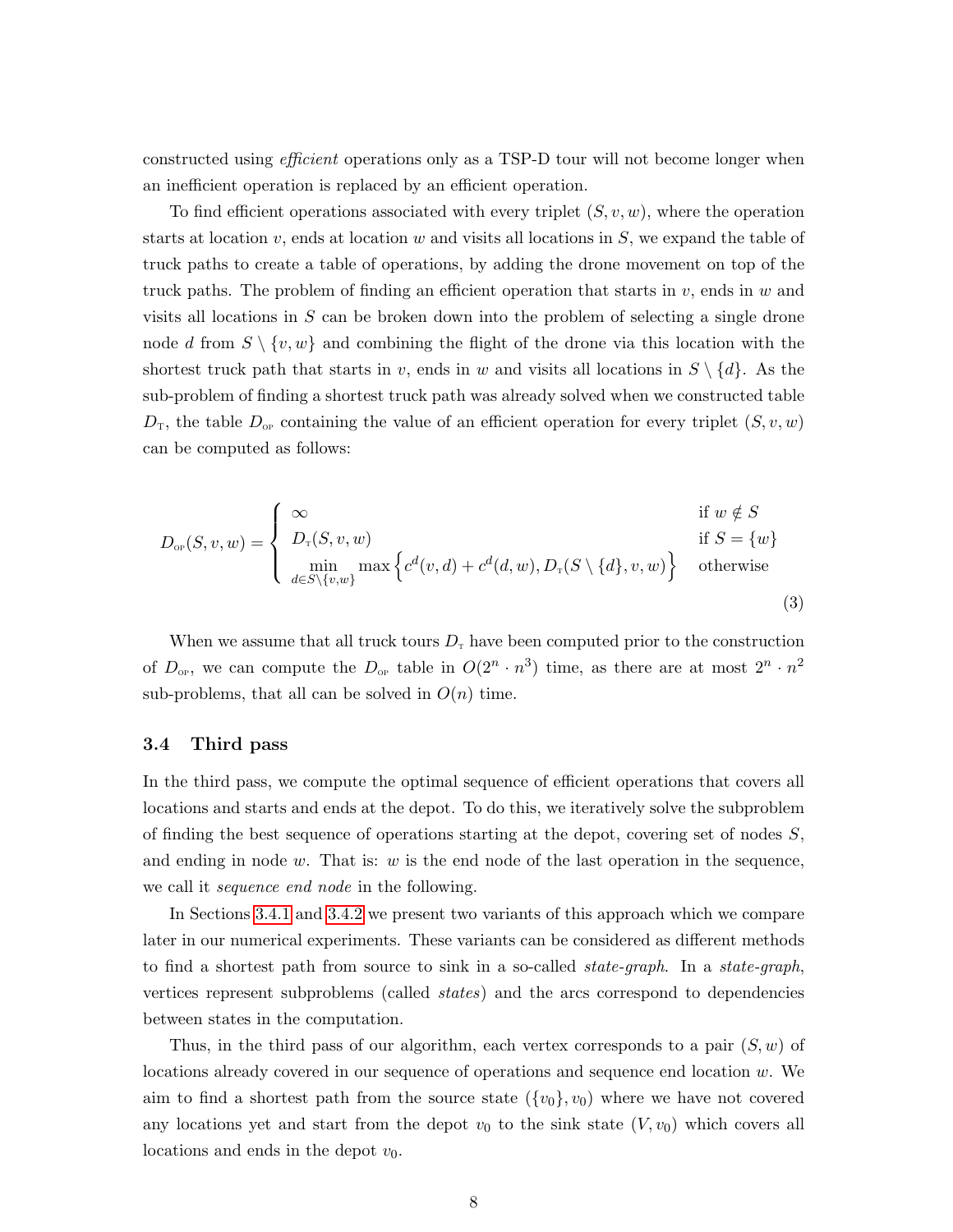The arcs of the graph represent going from one state to another by executing one more operation. That is, state  $(S_1, w_1)$  is connected to state  $(S_2, w_2)$  by an arc if  $S_1 \subsetneq S_2$ . The cost of the arc is the cost of an efficient operation with start node  $w_1$ , end node  $w_2$  covering nodes  $S_2 \setminus S_1$ . This cost is given by  $D_{OP}(S_2 \setminus S_1, w_1, w_2)$  which we compute in the second pass. The structure of this state-graph is visualized in greater detail in Section [3.5,](#page-10-1) where we consider how restrictions of the number of truck-only nodes in an operation affect the structure of the state-graph.

Finding an optimal TSP-D tour now corresponds to finding a shortest path from source  $({v_0}, v_0)$  to sink  $(V, v_0)$  in this state-graph with respect to the described arc costs. We present two different approaches to find such a shortest path. The first implementation corresponds to a 'standard' dynamic programming approach, while the second one corresponds to a  $A^*$  algorithm [Hart et al.](#page-22-9) [\(1968,](#page-22-9) [1972\)](#page-22-10). We describe these two approaches in more detail below.

#### <span id="page-8-0"></span>3.4.1 Standard dynamic programming implementation of third pass

We compute the costs of all states using a table  $D$ . To compute the costs of a state (subproblem)  $D(S, w)$  we look for a minimum cost sequence of efficient operations that starts at  $v_0$ , ends at w and visits all locations in S. This is specified in [\(4\)](#page-8-1), where we compute the cost of a state as the minimum over the cost of possible preceding states plus the arc costs of the connecting arc connecting the two states (which is the cost of the corresponding efficient operation).

$$
D(S, w) = \begin{cases} \infty & \text{if } w \notin S \\ c(v_0, w) & \text{if } S = \{w\} \\ \min_{T \subset S} \min_{u \in S} D(S \setminus (T \setminus \{u\}), u) + D_{\text{or}}(T, u, w) & \text{otherwise} \end{cases}
$$
(4)

A straightforward analysis of the runtime of this algorithm tells us that there are at most  $2^n \cdot n$  sub-problems and that we have to do at most  $2^n \cdot n$  work to solve a sub-problem (assuming the smaller sub-problems have been solved), resulting in a runtime of  $O(4^n \cdot n^2)$ . However, with a more careful analysis we can see the algorithm actually performs better. To prove this, we apply the binomial theorem, which reads:

#### Theorem 3.1 (Binomial Theorem, folklore)

<span id="page-8-1"></span>
$$
(x+y)^r = \sum_{k=0}^r \binom{r}{k} x^k y^{r-k}
$$
\n
$$
(5)
$$

**Theorem 3.2** The TSP-D with n locations can be solved in  $O(3^n n^2)$  time using dynamic programming.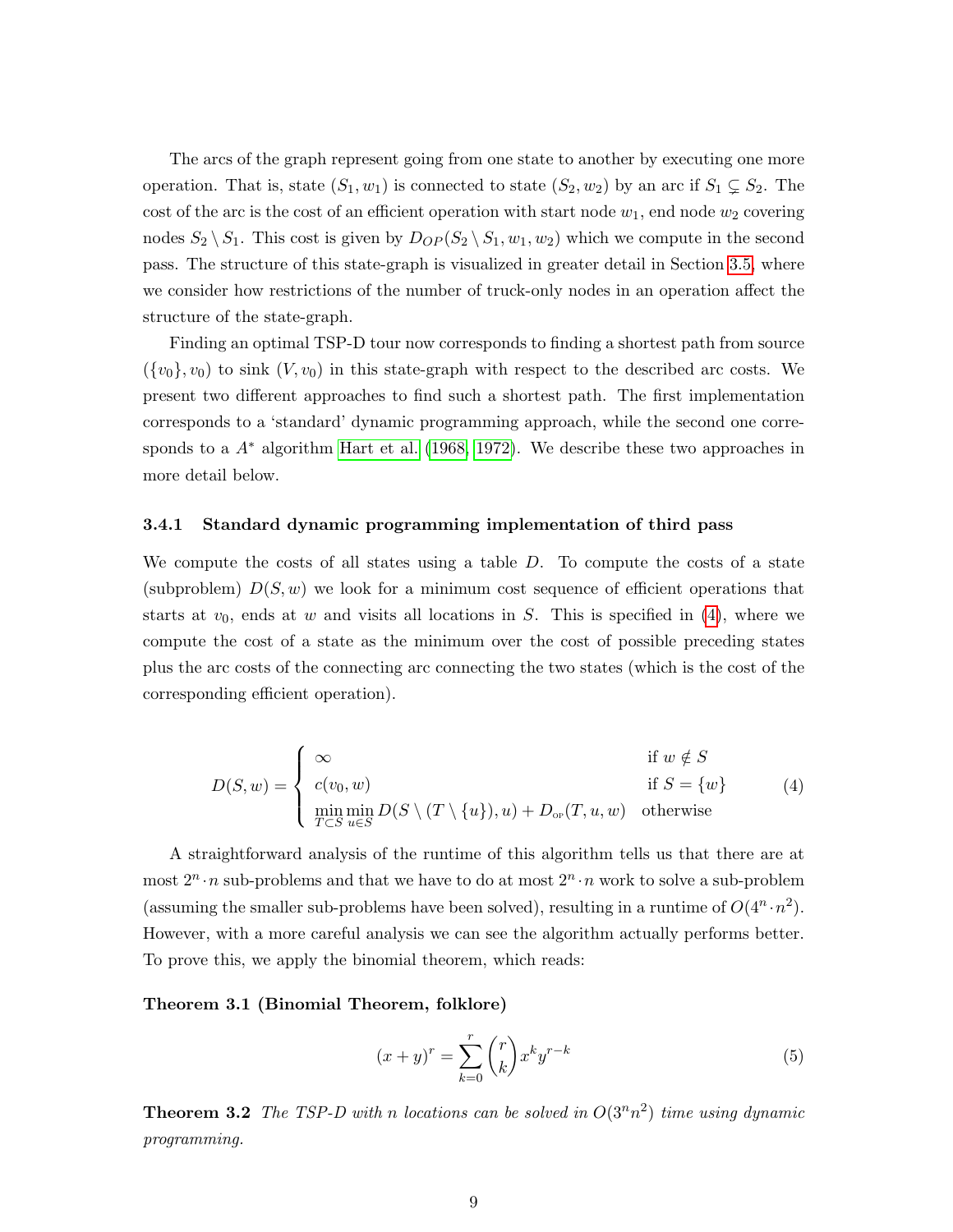Algorithm 2: Algorithm to compute an optimal solution to the TSP-D

<span id="page-9-0"></span>**Data:** A set of locations V and a depot  $v_0$  **Result:** A table  $D(S, v)$  with optimal TSP-D paths that starts at the depot  $v_0$ , end at location  $v$  and covers all locations in S.

1 
$$
D \leftarrow \infty
$$
 ;  
\n2  $D(\emptyset, v_0) \leftarrow 0$  ;  
\n3 **Precompute**  $D_{\text{OP}}$   
\n4 ;  
\n5 **for**  $i = 1, ..., |V|$  **do**  
\n6 **for**  $U \subseteq V$  *where*  $|U| = i$  **do**  
\n7 **for**  $T \subseteq V \setminus U$  **do**  
\n8 **for**  $(u, w) \in U \times V$  **do**  
\n9 **if**  $z \leftarrow D(U, u) + D_{\text{OP}}(T \cup \{w\}, u, w)$  ;  
\n10 **if**  $z < D(U \cup \{u, w\} \cup T, w)$  **then**  
\n11 **1 of**  $[U \cup \{u, w\} \cup T, w) \leftarrow z$  ;  
\n12 **return**  $D$ ;

*Proof* In Equation [4](#page-8-1) we can see that there are  $O(\binom{n}{1})$  $\binom{n}{1} \cdot n$  sub-problems where  $|S| = 1$ ,  $O(\binom{n}{2})$  $\binom{n}{2} \cdot n$ ) sub-problems where  $|S| = 2$  and in general at most  $O(\binom{n}{i})$  $\binom{n}{i} \cdot n$  sub-problems where  $|S| = i$ . If we know that a certain sub-problem has an S with  $|S| = i$ , we can see that the amount of work we need to do to solve it is  $O(n \cdot 2^i)$  as there are  $2^i$  possible subsets T of S and  $O(n)$  possible choices for  $u \in S$ . As there are  $O(n^{\frac{n}{s}})$  $\binom{n}{i} \cdot n$  sub-problems for a particular i, and each of those requires  $O(2^i \cdot n)$  work to solve, we can solve all sub-problems for a particular i in  $O(\binom{n}{i})$  $\binom{n}{i} 2^i n^2$ ) time. In order to solve all sub-problems, we need to solve the sub-problems for every  $i$  from 1 to n. Since we over-estimate the number of sub-problems when we let i range from 0 to n rather than 1 to n, we can safely apply the binonial theorem:

$$
O\left(\sum_{i=0}^{n} {n \choose i} 2^i n^2\right) = O\left(n^2 \sum_{i=0}^{n} {n \choose i} 2^i \cdot 1^{n-i}\right)
$$
(6)

$$
=O(3^n \cdot n^2) \tag{7}
$$

Here we first include a factor  $1^{n-i}$  in the analysis, which allows us to apply the binomial theorem to the result. We have three passes needed to compute the final TSP-D tour, where the first pass and second pass both take  $O(2^n \cdot n^3)$  time. However, we can rewrite  $O(3^n)$  as  $O(2^n \cdot \left(\frac{3}{2}\right))$  $(\frac{3}{2})^n$ ). As a factor *n* grows asymptotically slower than  $(\frac{3}{2})$  $(\frac{3}{2})^n$ , the  $O(3^n n^2)$ running time is the dominant one among the three passes. Pseudo code that implements this approach in a bottom-up fashion is presented in Algorithm [2](#page-9-0)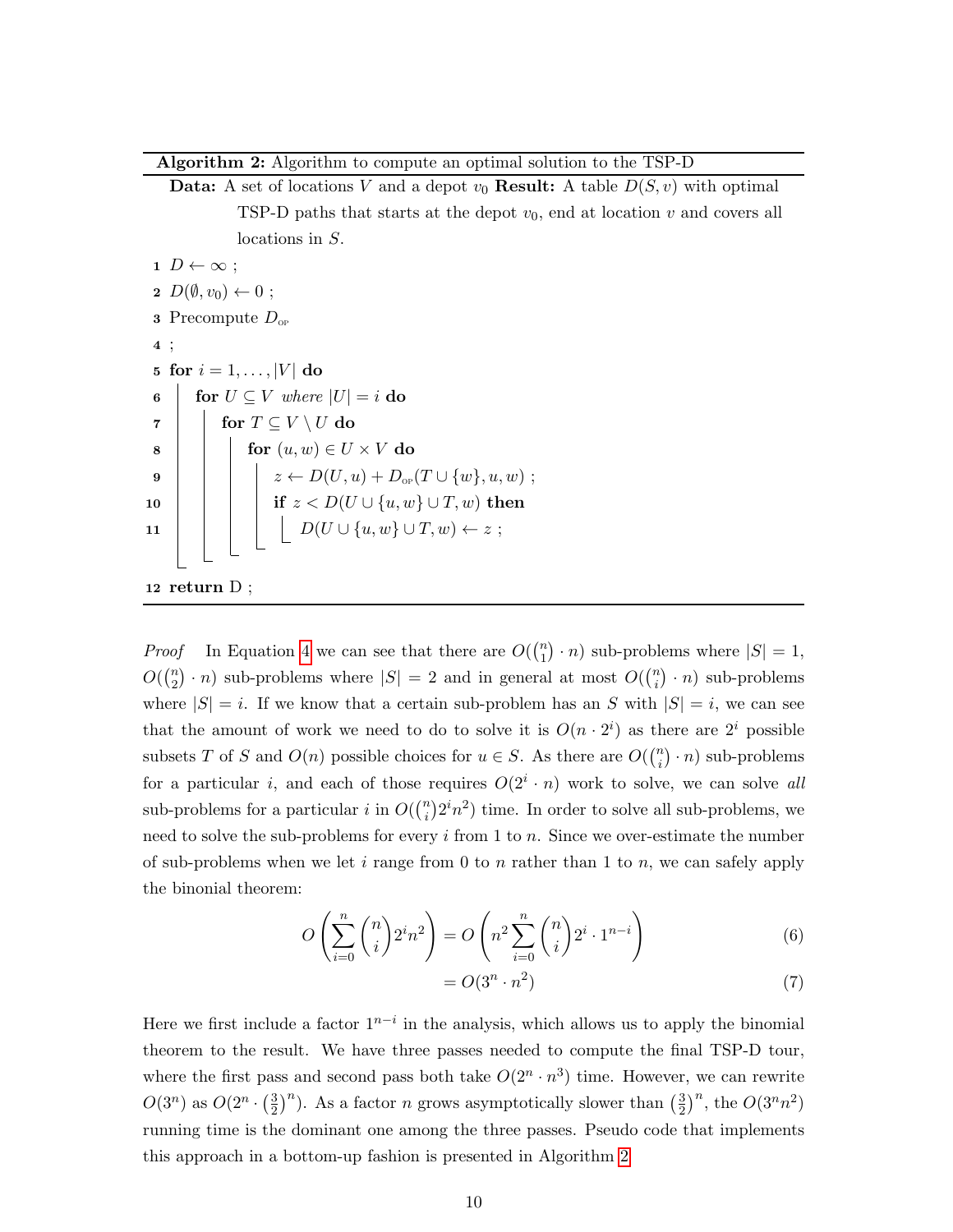#### <span id="page-10-0"></span> $3.4.2$  $A^*$  implementation of third pass

One possible disadvantage of the approach described in Section [3.4.1](#page-8-0) is that even if an instance has many sub-problems that are clearly not relevant to the optimal solution, they are still solved. For this reason, we also consider an approach that attempts to skip irrelevant sub-problems, based on ideas from informed search. By only generating states that seem relevant to finding a good solution, it may not be necessary to solve all  $2^n \cdot n$ sub-problems, but significantly less. The idea is to estimate how good a partial solution is, and guide the search towards the optimal path. This way, we potentially limit the number of sub-problems that needs to be considered in the third pass of the algorithm.

We do this by executing an  $A^*$  algorithm [Hart et al.](#page-22-9) [\(1968,](#page-22-9) [1972\)](#page-22-10) to find a shortest path from source  $({v_0}, v_0)$  to sink  $(V, v_0)$  on the state-graph.

The key idea of  $A^*$  is to introduce a function that *estimates* the distance from a given state to the sink state. By only expanding states for which the sum of the path to that state and the value of the function is minimal, the algorithm does not generate states that are far from the optimal path to the sink state. It was proven by [Dechter and Pearl](#page-21-6) [\(1985\)](#page-21-6) that if the function never over-estimates the distance to the goal state, this approach finds an optimal solution. This is the case with the function that we use in our approach.

To obtain a lower bound on the path from a given state to the goal state, we compute 1  $\frac{1}{2+\alpha}$  times the length of a minimum spanning tree connecting the last location visited in our current state, the locations that are not covered yet, and the depot. In [Agatz et al.](#page-21-1) [\(2017\)](#page-21-1), we show that in instances where distances fulfill the triangle inequality, a solution  $(\mathcal{R}, \mathcal{R})$  to the TSP-D, consisting of a TSP tour  $\mathcal R$  constructed with the minimum spanning tree heuristic, is a  $(2 + \alpha)$ -approximation for the TSP-D. Here,  $\alpha$  denotes the minimum value for which  $\alpha c^d(v, w) \geq c(v, w)$  for every pair of locations  $v, w \in V$ , as introduced earlier.

#### <span id="page-10-1"></span>3.5 Restricting the number of operations

Instead of creating all possible drone operations, we may limit the set of operations to reduce the number of sub-problems we need to consider in the first and second passes. This directly influences memory requirements and the running times of the algorithm. In particular, we consider restricting the maximum number of truck-only nodes per operation to k. This helps reduce the amount of required work in all passes of the algorithm.

In the small example given in Figure [3,](#page-12-0) the number of additional arcs that are introduced when we increase  $k$  from 0 to 1 and 2 is quite small. Solid arcs are included when  $k \geq 0$ , dashed arcs are included when  $k \geq 1$  and the dotted arc is included when  $k \geq 2$ . For larger instances, however, the number of introduced arcs increases rapidly. This can be observed from Table [2,](#page-11-0) where we can see that the number of arcs for an instance with 9 locations and  $k = 2$  is already larger than the number of arcs for an instance with 10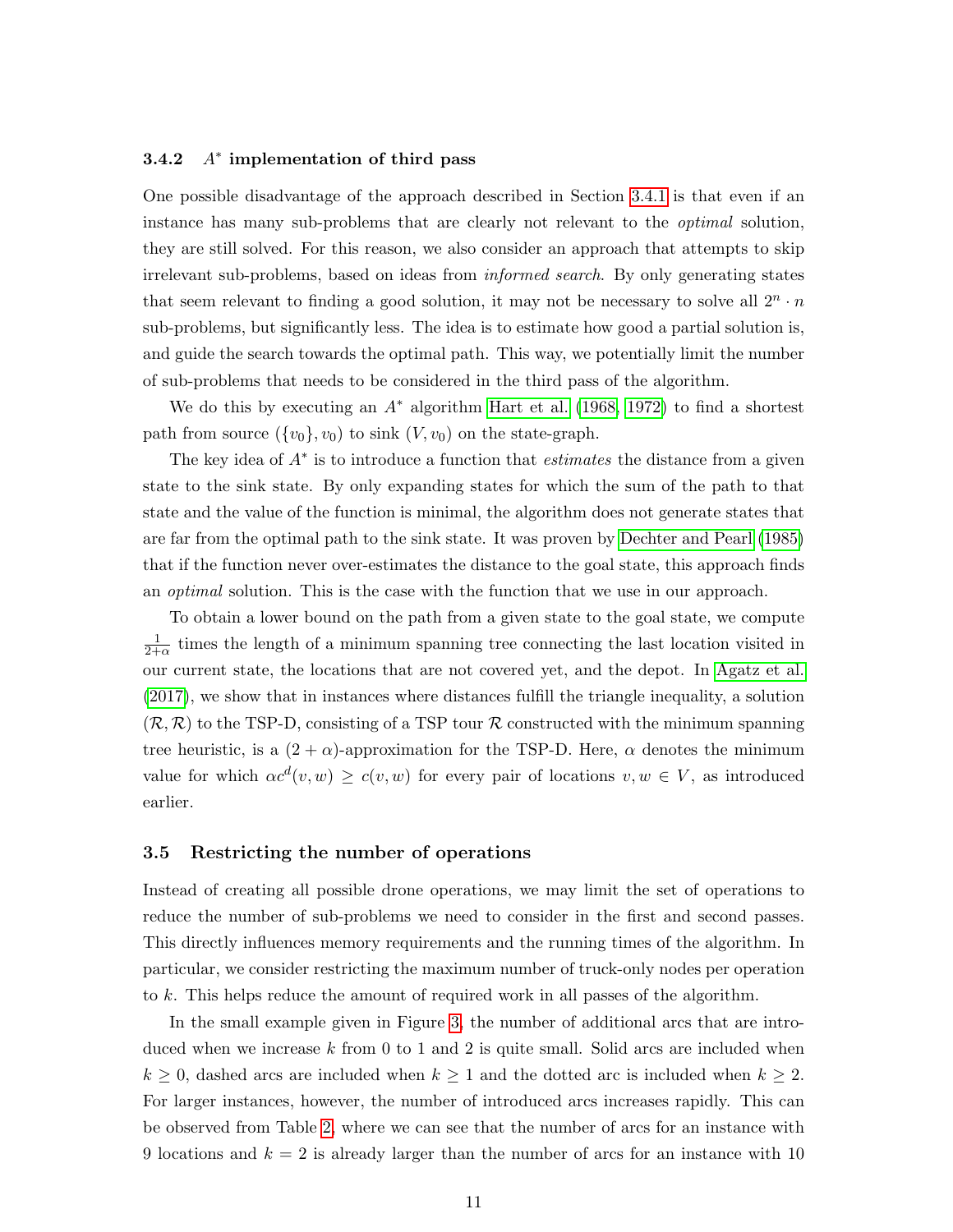| <b>Algorithm 3:</b> Outline of the $A^*$ algorithm for the TSP-D |  |  |  |
|------------------------------------------------------------------|--|--|--|
|------------------------------------------------------------------|--|--|--|

| $\frac{1}{2}$ of $\frac{1}{2}$ and $\frac{1}{2}$ and $\frac{1}{2}$ and $\frac{1}{2}$ and $\frac{1}{2}$ and $\frac{1}{2}$ and $\frac{1}{2}$ |
|--------------------------------------------------------------------------------------------------------------------------------------------|
| <b>Data:</b> A set of locations V, a depot $v_0$ , a precomputed table $D_{o_{\mathcal{P}}}^k$ , a restriction on                          |
| truck-only nodes $k$ , a lower bound function $l$                                                                                          |
| <b>Result:</b> The optimal TSP-D tour that can be constructed using only the operation                                                     |
| in $D_{op}^k$                                                                                                                              |
| $1 \ Q \leftarrow \text{new Priority Queue};$                                                                                              |
| $2 P \leftarrow \emptyset$ ;                                                                                                               |
| <b>3</b> Add state $({v_0}, v_0)$ with costs 0 and key $l(V)$ to Q;                                                                        |
| 4 while $Q$ not empty do                                                                                                                   |
| Remove state $(S, u)$ with costs c and minimum key from Q;<br>5                                                                            |
| Add $(S, u)$ to P;<br>6                                                                                                                    |
| if $S = V \wedge u = v_0$ then<br>7                                                                                                        |
| return Backtrack path of operations to state $(S, u)$<br>8                                                                                 |
| foreach $w \in V$ do<br>9                                                                                                                  |
| <b>foreach</b> operation $o \in D^k_{op}$ starting in w ending in u with no truck-only or<br>10                                            |
| drone-only nodes in S, costs $c_0$ and covering nodes $V_0$ do                                                                             |
| $s' \leftarrow (S \cup V_o \cup \{w\}, w)$ ;<br>11                                                                                         |
| if $s'$ not in $P$ then<br>12                                                                                                              |
| Add $s'$ with costs $c+c_o$ and key $c+c_o+l(s')$ to $Q$ ;<br>13                                                                           |
|                                                                                                                                            |

<span id="page-11-0"></span>Table 2: The number of arcs in the state-graph when for different values of  $n$  and different values of  $\boldsymbol{k}$ 

|                  | Number of arcs |        |        |         |         |         |         |         |         |  |  |  |
|------------------|----------------|--------|--------|---------|---------|---------|---------|---------|---------|--|--|--|
| $\boldsymbol{n}$ | $k=0$          | $k=1$  | $k=2$  | $k=3$   | $k=4$   | $k=5$   | $k=6$   | $k=7$   | $k=8$   |  |  |  |
| $n=3$            | 20             | 21     | 21     | 21      | 21      | 21      | 21      | 21      | 21      |  |  |  |
| $n=4$            | 138            | 159    | 160    | 160     | 160     | 160     | 160     | 160     | 160     |  |  |  |
| $n=5$            | 672            | 912    | 944    | 945     | 945     | 945     | 945     | 945     | 945     |  |  |  |
| $n=6$            | 2630           | 4200   | 4670   | 4715    | 4716    | 4716    | 4716    | 4716    | 4716    |  |  |  |
| $n=7$            | 8976           | 16566  | 20206  | 21016   | 21076   | 21077   | 21077   | 21077   | 21077   |  |  |  |
| $n=8$            | 27986          | 58625  | 78820  | 86065   | 87346   | 87423   | 87424   | 87424   | 87424   |  |  |  |
| $n=9$            | 81920          | 191904 | 283744 | 329104  | 342096  | 344000  | 344096  | 344097  | 344097  |  |  |  |
| $n=10$           | 228942         | 592722 | 959214 | 1188660 | 1279254 | 1300842 | 1303542 | 1303659 | 1303660 |  |  |  |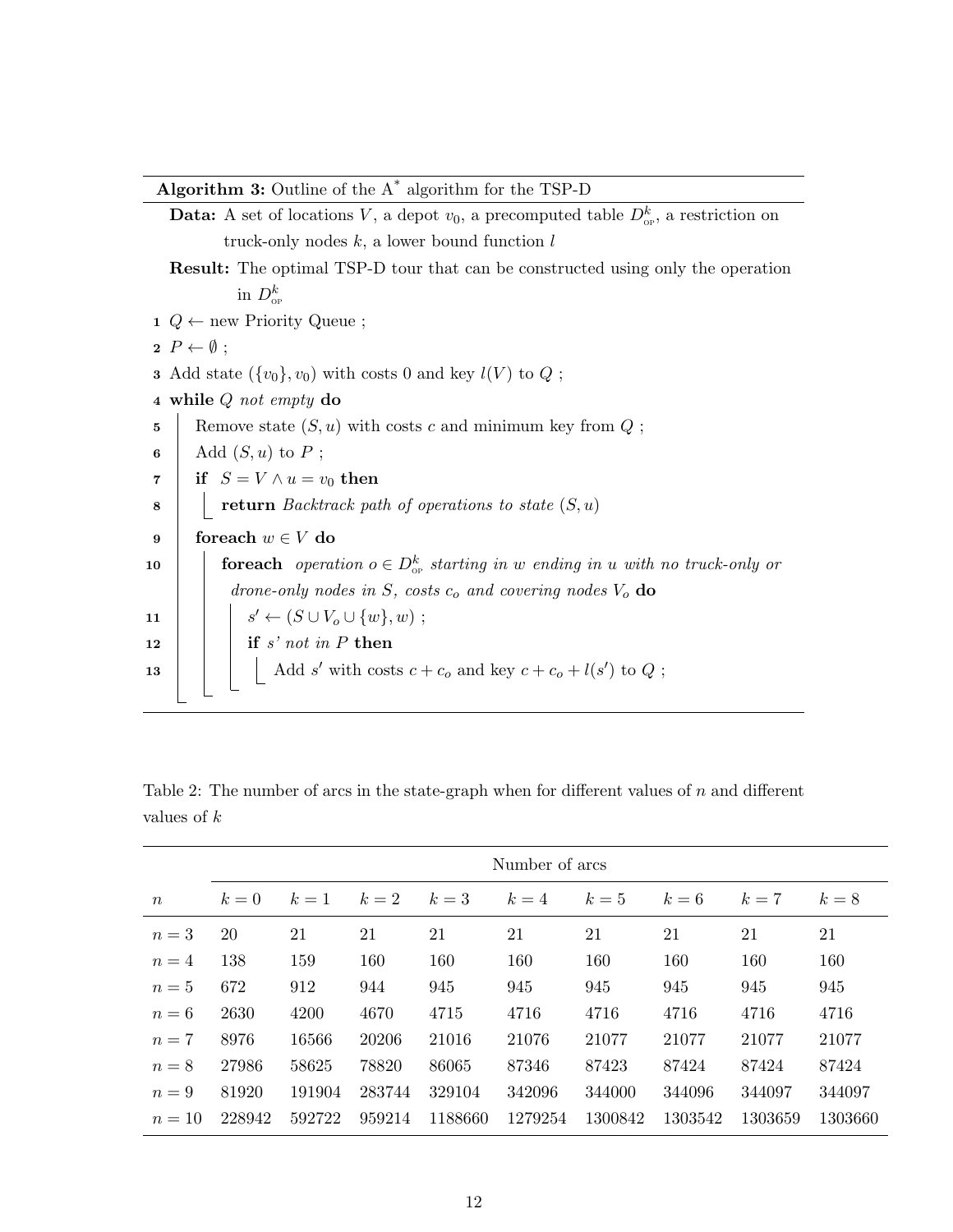<span id="page-12-0"></span>

Figure 3: Small part of the state-graph for an instance with four locations. The arcs correspond to operations. The dotted arcs are only included the state-graph when  $k \geq 2$ , the dashed arcs are only included when  $k \geq 1$  and the solid arcs are always included.

locations and  $k = 0$ .

It is relatively straightforward to adopt our approaches to take into account these restrictions, as we need to consider only truck paths of at most  $2 + k$ , as the start and end nodes of an operation do not count as truck nodes. Thus, we need to only compute the solution to the sub-problems  $D_T(S, v, w)$  where  $|S| \leq k+1$ , as drone nodes are added in the second phase and we have by convention  $v \notin S$  and  $w \in S$ . When we compute the table  $D_{op}(S, v, w)$ , we must take care to consider only the sub-problems where  $|S| \leq k + 2$ if  $v \neq w$  and  $|S| \leq k+1$  otherwise.

This implies that for the first two passes we get  $O(\sum_{i=1}^{k+2} i^2 {n \choose k}$  $\binom{n}{k}$ ) sub-problems rather than  $O(n^2 \cdot 2^n)$  for the unrestricted case. For the third pass, we unfortunately still need to consider all  $O(2^n \cdot n)$  sub-problems, but the amount of work required to solve each subproblem can be reduced: instead of considering all subsets of S we only need to consider subsets T of size  $k + 2$ , rather than all subsets of S. This implies that every sub-problem can be solved in  $O(n^{k+1})$  time and thus all solutions can be computed in  $O(2^n \cdot n^{k+2})$ time, rather than in  $O(3^n n^2)$  time. If we for example forbid truck-only nodes and thus have  $k = 0$ , we get an  $O(2^n \cdot n^3)$  algorithm.

Since  $A^*$  often performs best when the branching factor is small, we expect this approach to be most advantageous when we restrict the number of nodes in an operation (small  $k$ ), given the growth behavior of the number of arcs observed in Table [2.](#page-11-0) That is, while both the DP-algorithm and  $A^*$  benefit from the fact that fewer arcs are evaluated when k is small, the  $A^*$  algorithm additionally can take advantage of the fact that fewer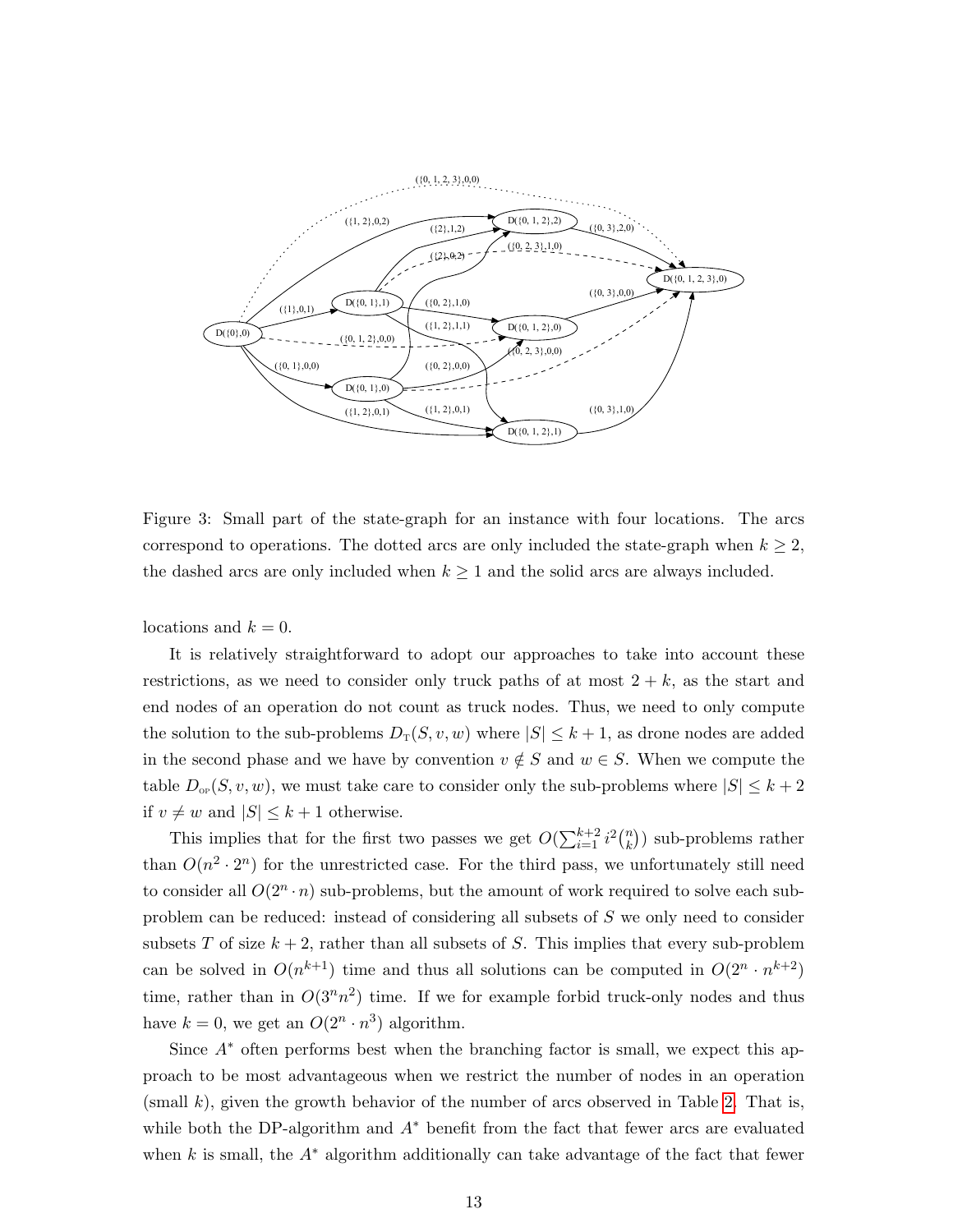states are expanded in each iteration when k is small.

It seems reasonable to assume that the number of truck nodes per operation in most good solutions for most instances will be relatively small. This is especially the case if the drone travels faster than the truck. That is, fewer truck nodes per operation implies that more work is preformed by the drone and thus the advantage of parallelization is greater.

Unfortunately, restrictions on the number of truck nodes may prevent finding an optimal solution. That is, it is not difficult to construct a problem instance in which the optimal solution consists of just one operation with many truck nodes. This is for example the case if all but one node (the designated drone node) are close to the depot, while the designated drone node is located sufficiently far from all other nodes.

<span id="page-13-0"></span>**Theorem 3.3** For any instance of the TSP-D with symmetric drone costs, i.e.,  $c^d(v, w) =$  $c^d(w, v)$ , there is a TSP-D tour without truck nodes (that is, every operation consists of a start node, an end node, and possibly a drone node), whose time duration is at most twice the time duration of the optimal TSP-D tour for that instance.

*Proof* Let  $\hat{O} = (\hat{o}_1, \hat{o}_2, \dots, \hat{o}_l)$  be an optimal TSP-D tour for the considered instance. We construct a TSP-D tour without truck nodes from  $\hat{O}$  by replacing each operation  $o = \hat{o}_i$ for  $i = 1, \ldots, l$  by a sequence of operations without truck nodes with at most double completion time.

Let *o* be an operation with *k* truck nodes  $v^1, \ldots, v^k$ , start node  $v^0$ , end node  $v^{k+1}$ , and drone node  $v^d$ . If  $c^d(v^0, v^d) \leq c^d(v^d, v^{k+1})$ , we replace *o* by the sequence  $(o^0, o^1, o^2, \ldots, o^{k+1})$ where in operation  $o^0$  the drone flies from  $v_0$  to  $v^d$  while the truck stays at  $v^0$  and in  $o^j$ for  $j = 1, \ldots, k+1$  the truck drives from  $v_{j-1}$  to  $v_j$  (without the drone leaving the truck). Otherwise, we replace o by the sequence  $(o^1, o^2, \ldots, o^{k+1}, o^0)$  where in operation  $o^0$  the drone flies from  $v^{k+1}$  to  $v^d$  while the truck stays at  $v^{k+1}$  and  $o^j$  for  $j = 1, \ldots, k+1$  as above. In both cases we obtain

$$
\sum_{j=0}^{k+1} t(o^j) = 2 \cdot \min \left\{ c^d(v_0, v_d), c^d(v^d, v^{k+1}) \right\} + \sum_{j=0}^{k+1} c(v_{j-1}, v_j) \le 2 \cdot \max \{ c(o), c^d(o) \} = 2t(o).
$$

We can see that this bound is tight from the example in Figure [4,](#page-14-1) where we have a depot and two customers  $v_1$  and  $v_2$ . In this example, we assume that the speed of the drone is equal to the speed of the truck and both customers have the same travel time from the depot. In the optimal solution, one node is served by the drone and one by the truck as both vehicles start and end at the depot. As the drone and the truck can serve the nodes simultaneously, this gives a solution value of 2. In case truck nodes are not allowed in an operation, it is not possible to parallelize the deliveries. This means that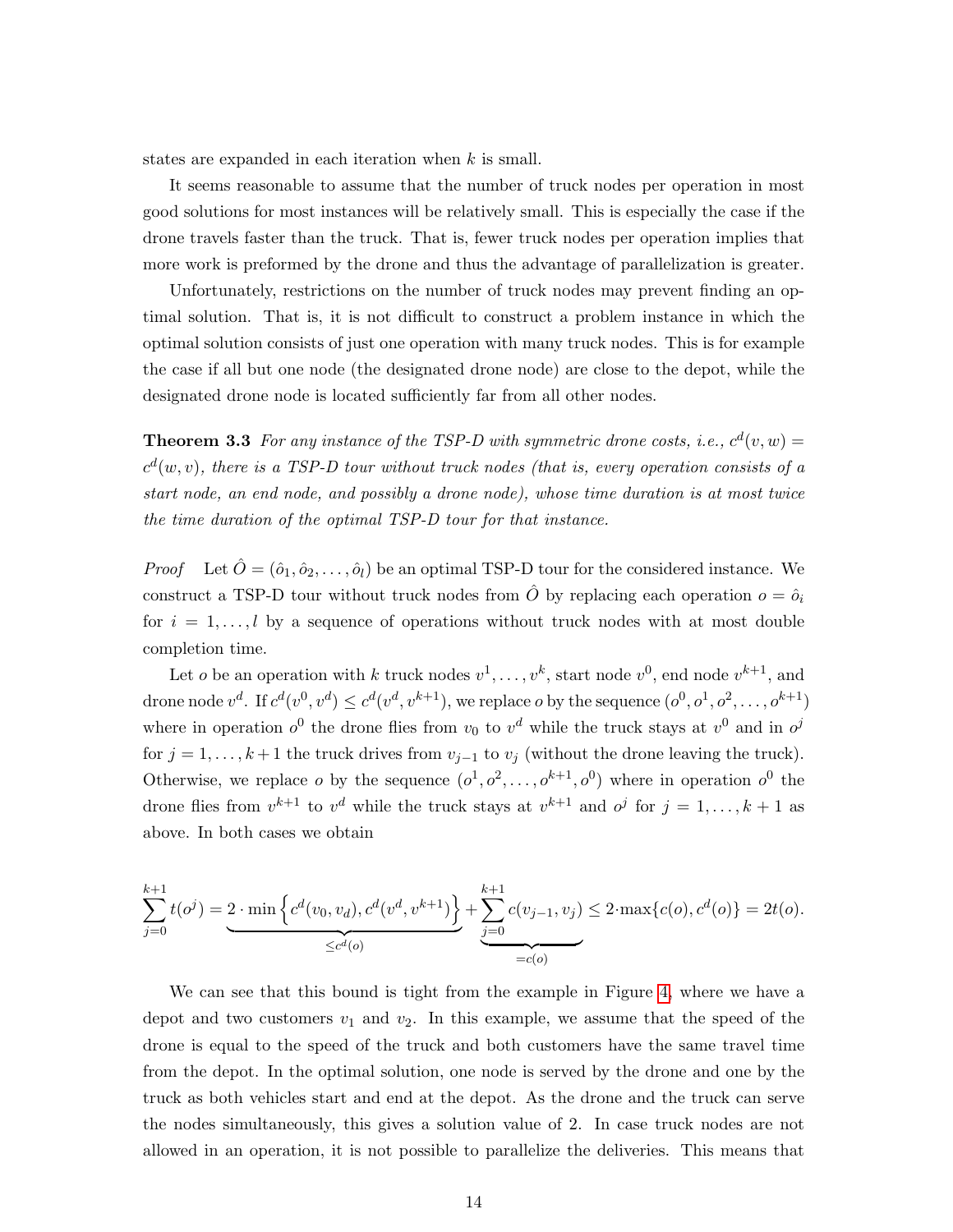in the optimal restricted solution, we either serve the nodes sequentially with either one of the vehicles or the truck has to wait for the drone at one of the locations. Both cases result in a solution value of 4. In the first case the round trip time from the depot to either one of the locations is 2 and both locations are visited sequentially. In the second case, both vehicle travel to one location together in one time unit. At that location, the drone travels from the location to the other location in two time units, after which both vehicle travel to the depot in parallel during the fourth and final time unit. In the numerical experiments in Section [4,](#page-14-0) we evaluate the impact of these restrictions in more practical instances than the presented example.



<span id="page-14-1"></span>Figure 4: Two customers (circles) that need to be served from the depot (rectangle). Assuming that the truck and drone are equally fast, the optimal solution in case no truckonly nodes are allowed has twice the costs of a solution without restrictions.

# <span id="page-14-0"></span>4 Numerical experiments

Using the instances presented in [Agatz et al.](#page-21-1) [\(2017\)](#page-21-1) and several new ones generated using the same approach, we conduct various experiments. The first set of instances consist of points uniformly distributed in a  $100 \times 100$  two dimensional square with the depot at one of the corners, while the 1-center and 2-center instances have locations that are clustered around one and two centers, respectively and we take the Euclidian distance between pairs of locations. As a consequence the triangle inequality holds, so we can use the minimum spanning tree lower bound for the  $A^*$  algorithm.

With these instances, we assess our two implementations of the exact dynamic programming approach: the standard dynamic programming approach (DP) and the A\*. Moreover, we also evaluate the impact of restricting the number of truck nodes per operation k, i.e., 0, 1, 2, 4. We will refer to the unrestricted case as  $k = \infty$ . Unless stated otherwise, we assume that the drone is twice as fast as the truck  $(\alpha = 2)$ .

Experiments were executed on the Lisa computer cluster of SURFsara. During each run, 10 instances were solved in parallel by a cluster node equipped with an Intel<sup>®</sup> Xeon<sup>®</sup> E5-2650 v2 CPU. Depending on the size of the instances solved, nodes with either 32GB or 64GB of RAM were used, with either 2GB or 6GB of RAM assigned per instance. The computer cluster runs on Debian Linux. The algorithms were implemented in Java, and executed using the Oracle JDK version 1.8.0 40 on the cluster. We compare the solution times of our approaches to the time needed to solve the integer linear program (IP) from [\(Agatz et al., 2017\)](#page-21-1). The IP was solved using CPLEX 12.6.3. Minimum spanning trees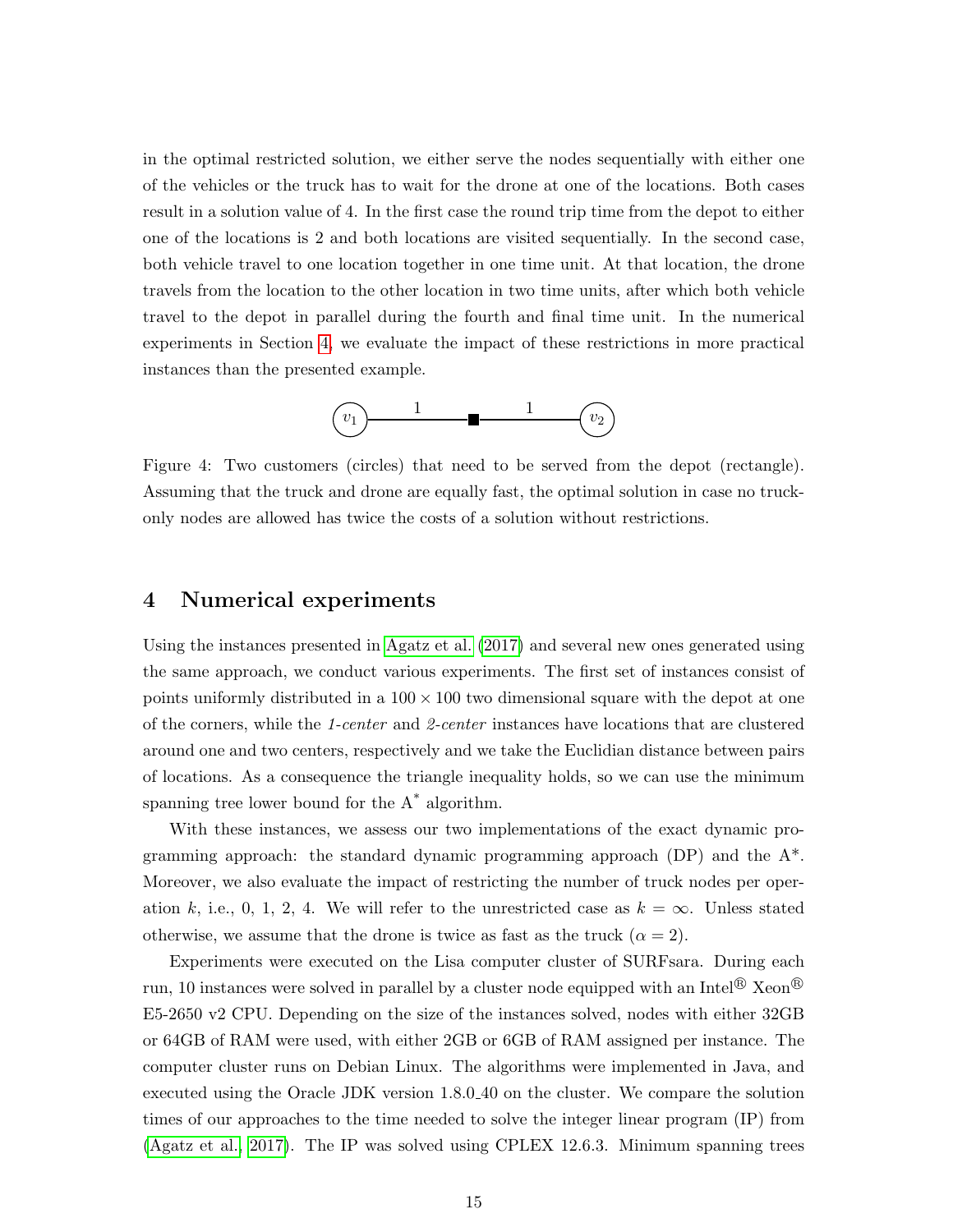<span id="page-15-0"></span>

Figure 5: Solution times for different approaches and different number of allowed truck nodes per operation k. Averages over 10 instances with 10 nodes.

were computed using Kruskal's algorithm on the Delaunay triangulation of the geometric instances. The Delaunay triangulations were computed using the Java Topology Suite version 1.13.

In the first set of experiments, we compare the running times of the two different variants of the dynamic programming approach  $DP$  and  $A^*$  for different restrictions on the number of truck nodes  $k$ . As an additional benchmark, we also compare the results from the IP as presented in [Agatz et al.](#page-21-1) [\(2017\)](#page-21-1). This IP uses binary decision variables for each feasible drone operation and constraints that ensure that the associated TSP-D tour covers all nodes. These constraints include sub-tour elimination constraints for every subset of locations. In the unrestricted case  $k = \infty$ , a variable for all efficient operations must be added, all of which can be generated by the first two passes of our dynamic programming case. For restricted cases, many operations are considered and thus fewer variables need to be added to the model. Unfortunately, the number of sub-tour elimination constraints does not decrease when the number of truck nodes is restricted as they are generated for every subset  $V$ , independent of the number of operations.

#### 4.1 Comparing running times

Figure [5](#page-15-0) provides the running times of the different algorithms for the uniform instances with ten nodes from [Agatz et al.](#page-21-1) [\(2017\)](#page-21-1). We see that the dynamic programming approaches consistently outperform the IP. The main reason for this bad performance is that the IP contains not only an exponential number of variables, obtained by passes one and two of the dynamic programming approach, but also an exponential number of constraints  $(n \cdot 2^n)$ to be precise). This results in a large IP, even if the number of operations is reduced.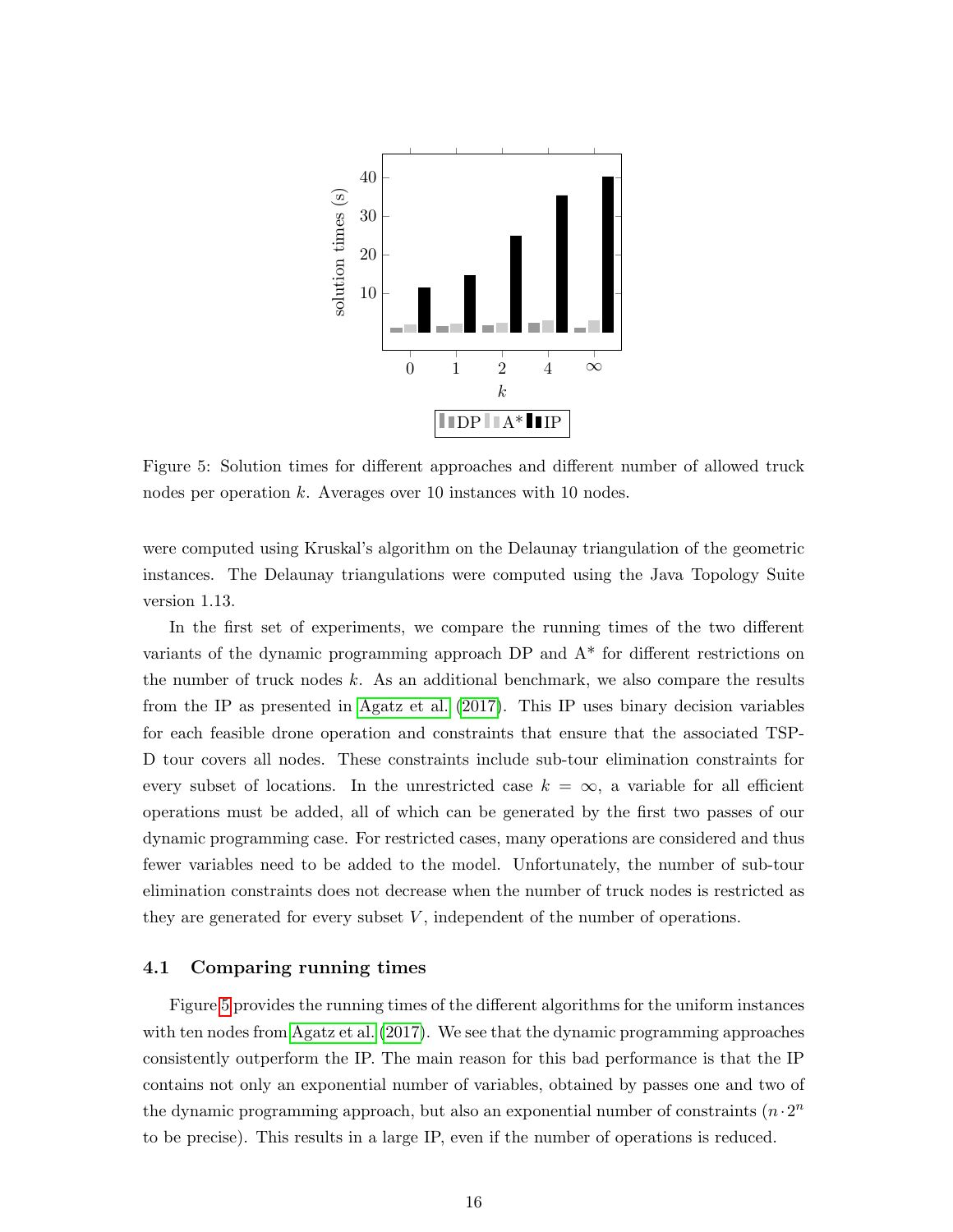Comparing the running times of the dynamic programming approaches, we see that the DP is faster than the  $A^*$ . This suggests that savings of potentially finding the optimal solution faster do not offset the costs for the numerous additional lower bound calculations in the  $A^*$  for these instances.

Table [3](#page-17-0) presents the running times for larger instances of up to 20 nodes. As expected, the results show that restricting the number of allowed truck nodes per operation  $k$  significantly reduces the running times. In all but one set of instances, we see that the running times strictly increase with  $k$ . As an example, we see that it takes less than 30 minutes to solve the  $n = 20$  instances with  $k = 0$  while it takes more than ten hours to solve the same instances with  $k = 2$ .

For the instance with ten nodes, however, the unrestricted cases  $(k = \infty)$  have slightly smaller running times, on average, than the approaches with  $k = 4$ . The reason for this is that our implementation uses different data structures to build the table of operations created in passes one and two depending on whether or not restrictions are in place. For the unrestricted case it is relatively straightforward to work with an arrays indexed by bitwise representations of the sets. In case of restrictions this approach breaks down and hash-based sparse data structures were used. These sparse data structures have more overhead and as the restrictions do not eliminate many operations in the smaller instances, the savings obtained from building fewer operations are less than the additional costs due to the overhead of the hash-based data structure.

Comparing between the different exact approaches, we see that the DP is faster for smaller instances and  $A^*$  is faster for larger instances in all cases with restrictions. However, in the unrestricted  $k = \infty$  cases the DP always outperforms the A<sup>\*</sup>. A possible explanation for this, is that without restrictions there is already an exponential number of operations  $(O(2<sup>n</sup>n))$  to consider in the first step. As a consequence, all relevant subproblems are immediately generated. Furthermore, the lower bound for each subproblem is immediately computed, resulting in a lot of overhead compared to the DP. For cases with restrictions, fewer search states are reachable from the initial search state and as a result, we observe that  $A^*$  performs better than DP starting at instances of size 14 with  $k = 0$ , while it is already faster for instances of size 11 with  $k = 4$ .

#### 4.2 Impact of restrictions

Table [4](#page-18-0) shows the impact of the restrictions on the solution quality for the uniform instances. Therefore, we compare the optimal solutions of the approaches that allow at most k truck nodes per operation  $Z^k$  with the optimal solution for the problem without restrictions  $Z^{\infty}$ , i.e.,  $\frac{Z^{k}-Z^{\infty}}{Z^{\infty}} \times 100$ . We provide the following three measures for the solution quality:

•  $\Delta \%$ : the average relative deviation from the optimal solution  $Z^{\infty}$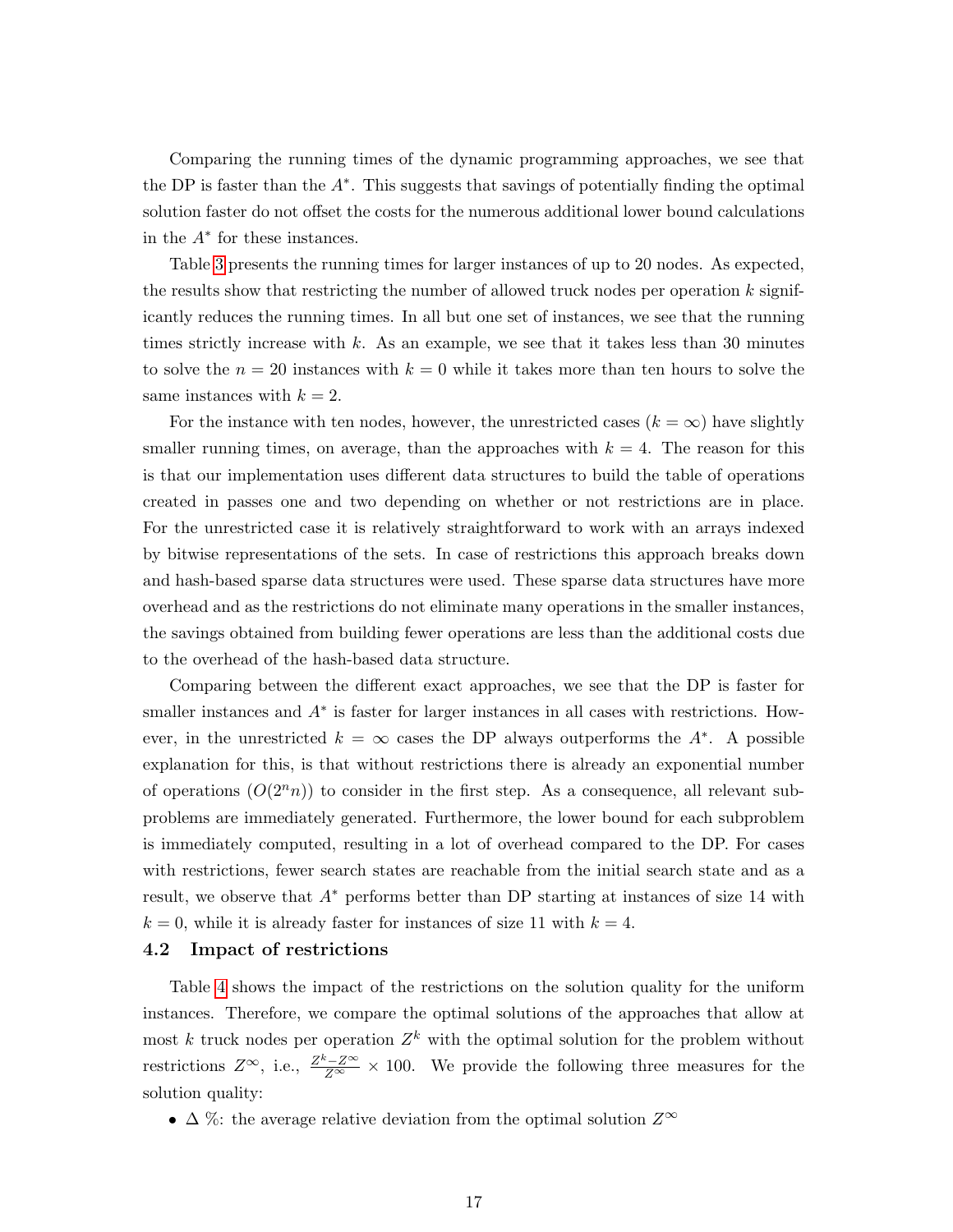<span id="page-17-0"></span>

| $\boldsymbol{k}$            | algo  | 10             | 11             | 12             | 13             | 14   | 15      | 16      | 17      | 18       | 19       | 20       |
|-----------------------------|-------|----------------|----------------|----------------|----------------|------|---------|---------|---------|----------|----------|----------|
| $\overline{0}$              | DP    | 1              |                | $\overline{2}$ | $\overline{5}$ | 14   | 37      | 1:36    | 4:15    | 11:02    | 28:40    | 1:12:36  |
| $\theta$                    | $A^*$ | 3              | 3              | 6              | $\overline{7}$ | 11   | 29      | 1:15    | 1:35    | 4:59     | 10:39    | 27:29    |
|                             | DP    | $\overline{2}$ | $\overline{2}$ | $\overline{5}$ | 15             | 44   | 2:12    | 6:22    | 18:23   | 52:21    | 2:26:32  | 6:42:34  |
|                             | $A^*$ | $\overline{2}$ | $\overline{5}$ | 8              | 16             | 27   | 1:32    | 4:21    | 6:28    | 21:28    | 55:34    | 2:08:04  |
| $\mathcal{D}_{\mathcal{L}}$ | DP    | $\mathbf{1}$   | $\overline{4}$ | 10             | 34             | 1:50 | 6:12    | 20:12   | 1:04:54 | 3:23:13  | 10:21:06 | $\ast$   |
| $\mathcal{D}_{\mathcal{L}}$ | $A^*$ | 3              | $\overline{5}$ | 10             | 27             | 1:00 | 4:21    | 13:47   | 24:40   | 1:24:06  | 4:14:57  | 10:35:26 |
| 4                           | DP    | $\overline{2}$ | $\overline{7}$ | 22             | 1.34           | 6:57 | 31:33   | 2:17:29 | 9:45:32 | $\ast$   | $\ast$   | $\ast$   |
| 4                           | $A^*$ | $\overline{4}$ | 8              | 19             | 1:14           | 3:47 | 22:05   | 1:33:51 | 4:10:13 | 10:13:05 | $\ast$   | $\ast$   |
| $\infty$                    | DP    | $\mathbf{1}$   | $\overline{4}$ | 12             | 56             | 5:06 | 26:08   | 2:38:28 | $\ast$  | $\ast$   | $\ast$   | $\ast$   |
| $\infty$                    | $A^*$ | 4              | 8              | 25             | 1:59           | 8:43 | 1:13:39 | 8:00:01 | $\ast$  | $\ast$   | $\ast$   | $\ast$   |

\* the algorithm did not find a solution within 12 hours

The grey cells indicate the smallest average running time for a specific set of instances

Table 3: Solution times (hours:minutes:seconds) for different solution approaches for different numbers of allowed truck nodes per operation k, uniformly distributed,  $\alpha = 2$ , averages over ten instances

- max %: the max relative deviation from the optimal solution  $Z^{\infty}$
- $\bullet$  # opt: the number of times that the algorithm with restrictions finds the optimal solution  $Z^{\infty}$

As expected, we see that the solution quality improves with  $k$ . The worse performance is associated with the approach that does not allow any truck nodes  $(k = 0)$ . In this case, the average optimality gap ranges from 2.4 percent to 5.9 percent with a maximum gap of 11 percent. While this is a substantial gap, it is much better than the theoretical worse-case gap of 50 percent from Theorem [3.5.](#page-13-0) We see that the maximum optimality gap quickly goes down to 5.6 percent for  $k = 1$  and only 2.8 percent for  $k = 2$ . For  $k = 4$ , we find the optimal solution in 69 of the 70 instances and have a maximum gap of less than 1 percent.

Moreover, we see that the performance is not that sensitive to the size of the instance n. This suggests that the costs of not allowing large operations with many truck nodes is relatively small, even for larger instances. One potential explanation for this is that while the larger instances may potentially involve larger operations, there are also many more good solutions possible with less truck nodes.

Next, we consider the impact of the restrictions on the solution quality for different relative drones speeds  $(\alpha)$  and different types of instances. Figure [6](#page-19-0) shows that limiting k has a larger negative impact at lower drone speeds. Especially the difference between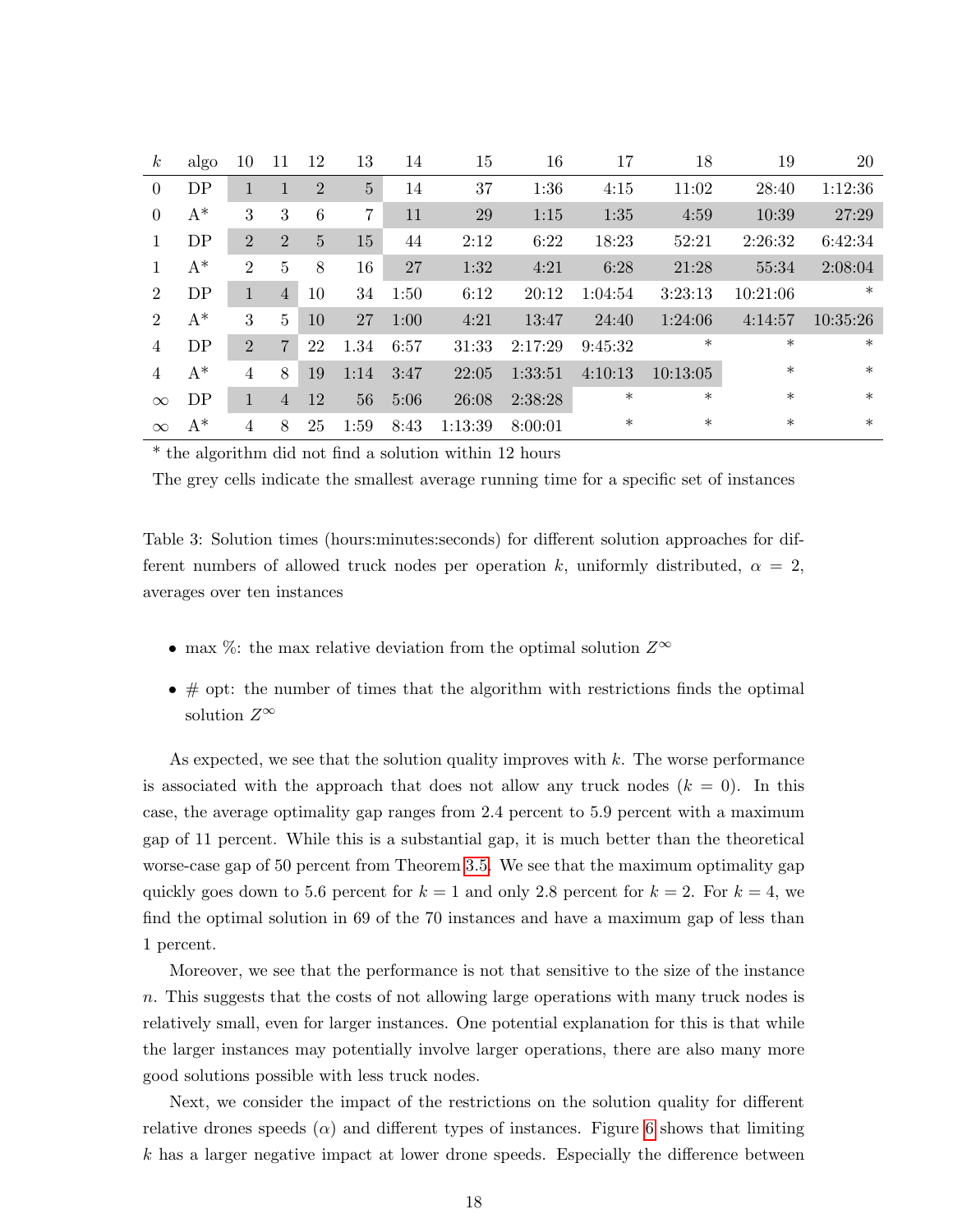<span id="page-18-0"></span>

|                  |             | $k=0$    |         | $k=1$       |          |         |             | $k=2$    |         | $k=4$       |          |         |
|------------------|-------------|----------|---------|-------------|----------|---------|-------------|----------|---------|-------------|----------|---------|
| $\boldsymbol{n}$ | $\Delta \%$ | $\max$ % | $#$ opt | $\Delta \%$ | $\max$ % | $#$ opt | $\Delta \%$ | $\max$ % | $#$ opt | $\Delta \%$ | $\max$ % | $#$ opt |
| 10               | 2.4         | 6.4      | 2/10    | 0.4         | 2.7      | 6/10    | 0.0         | 0.2      | 9/10    | 0.0         | 0.0      | 10/10   |
| 11               | 3.1         | 10.1     | 3/10    | 1.1         | 5.6      | 7/10    | 0.0         | 0.0      | 10/10   | 0.0         | 0.0      | 10/10   |
| 12               | 4.8         | 10.3     | 1/10    | 7.0         | 3.8      | 2/10    | 0.4         | 2.2      | 6/10    | 0.0         | 0.0      | 10/10   |
| 13               | 3.3         | 6.0      | 0/10    | 1.3         | 1.1      | 7/10    | 0.0         | 0.0      | 10/10   | 0.0         | 0.0      | 10/10   |
| 14               | 3.6         | 7.7      | 1/10    | 0.2         | 3.5      | 3/10    | 0.1         | 0.6      | 9/10    | 0.0         | 0.0      | 10/10   |
| 15               | 4.7         | 10.3     | 0/10    | 1.0         | 3.6      | 5/10    | 0.2         | 1.7      | 8/10    | 0.1         | 0.6      | 9/10    |
| 16               | 5.9         | 11.0     | 0/10    | 1.0         | 2.8      | 3/10    | 0.4         | 2.8      | 7/10    | 0.0         | 0.0      | 10/10   |

Table 4: Solution quality for different numbers of allowed truck nodes per operation  $k$ , uniformly distributed,  $\alpha = 2$ , averages over ten instances

 $k = 0$  and  $k = 1$  is substantial. This is intuitive as it is more beneficial for the truck to visit additional nodes separated from the drone when the drone is relatively slow. This suggests that the restrictions are most suitable in situations where the drone is faster than the truck.

Figure [7](#page-19-1) shows a similar trend as the performance at lower k-values is worse for the clustered instances than the uniform instances. In clustered instances, it is beneficial to have the truck serve the clustered nodes in the centers while the drone visits the outliers. However, this is not possible when we restrict the number of truck nodes in an operation.

To provide more insight into the characteristics of the solutions for different truck node restrictions, we compare the total number of drone and truck nodes in the solutions as a percentage of the total number of nodes  $n$  in the instance in Figure [8.](#page-20-1) Looking at the impact of  $k$ , we see that the number of drone nodes increases when allowing less truck nodes. This is intuitive as larger operations with one drone and several truck nodes are replaced by several smaller operations in the case with restrictions. As noted before, the figure shows that this effect is more pronounced in the clustered instances, i.e., 1-center and 2-center. In line with this observation, we see relative more drone nodes in the uniform instances than the clustered instances in the unrestricted cases.

Figure [9](#page-21-7) provides a different way of looking at this behavior. Here, we see the total waiting times (summed over all operations) of the truck and the drone relative to the total time required to serve all nodes. The results show that, without restrictions, the drone generally incurs more waiting time than the truck. This is related to the fact that our drone is faster than the truck. As expected, we see that the waiting time of the truck decreases with the maximum number of allowed truck nodes per operation. When comparing the different instance types, we see that the waiting times for the drone are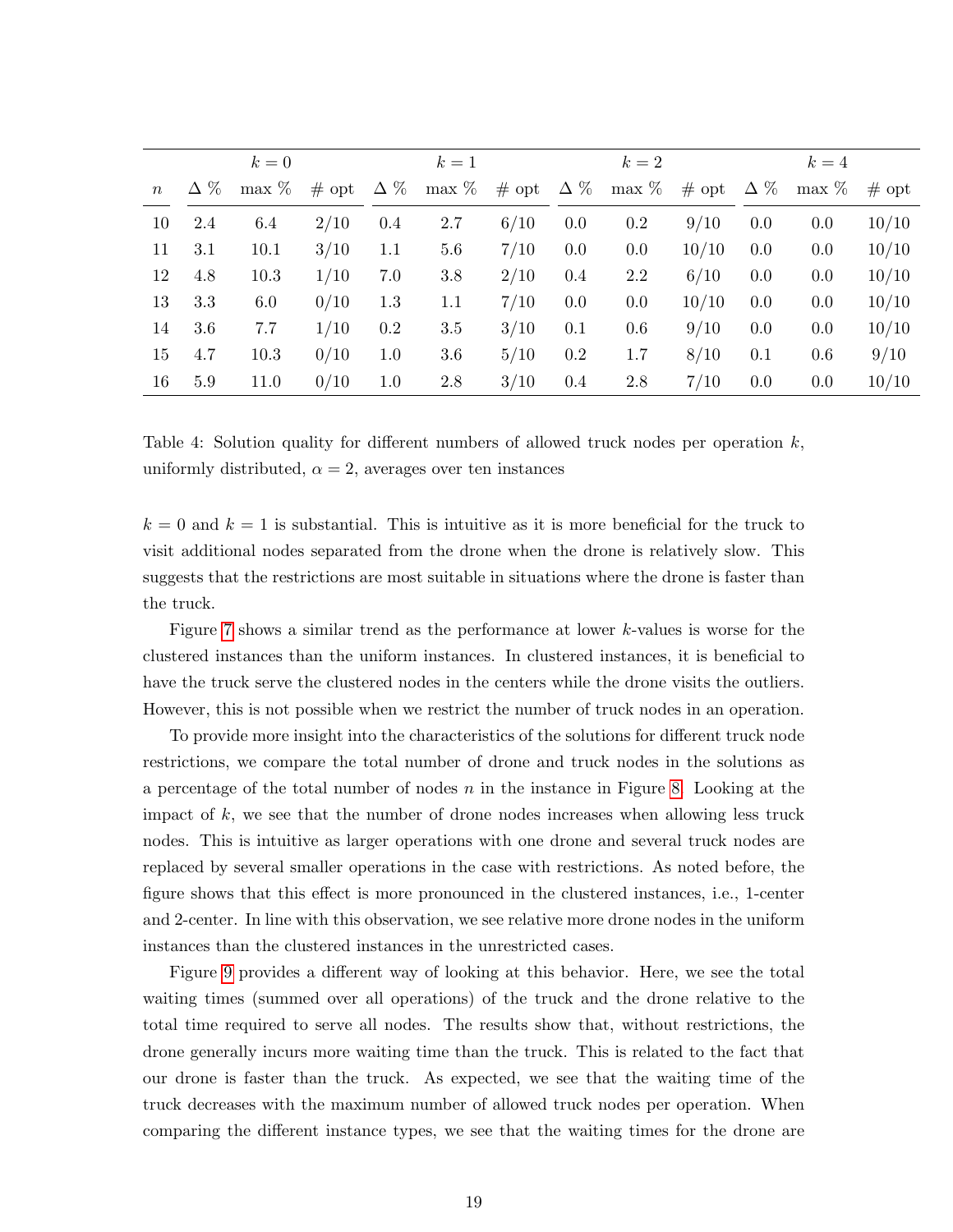<span id="page-19-0"></span>

Figure 6: Solution quality for different drone speeds  $\alpha$  and different numbers of allowed truck nodes per operation  $k$ . Averages over 10 uniform instances with 10 nodes.

<span id="page-19-1"></span>

Figure 7: Solution quality for different instance types and different numbers of allowed truck nodes per operation k. Averages over 10 instances with 10 nodes.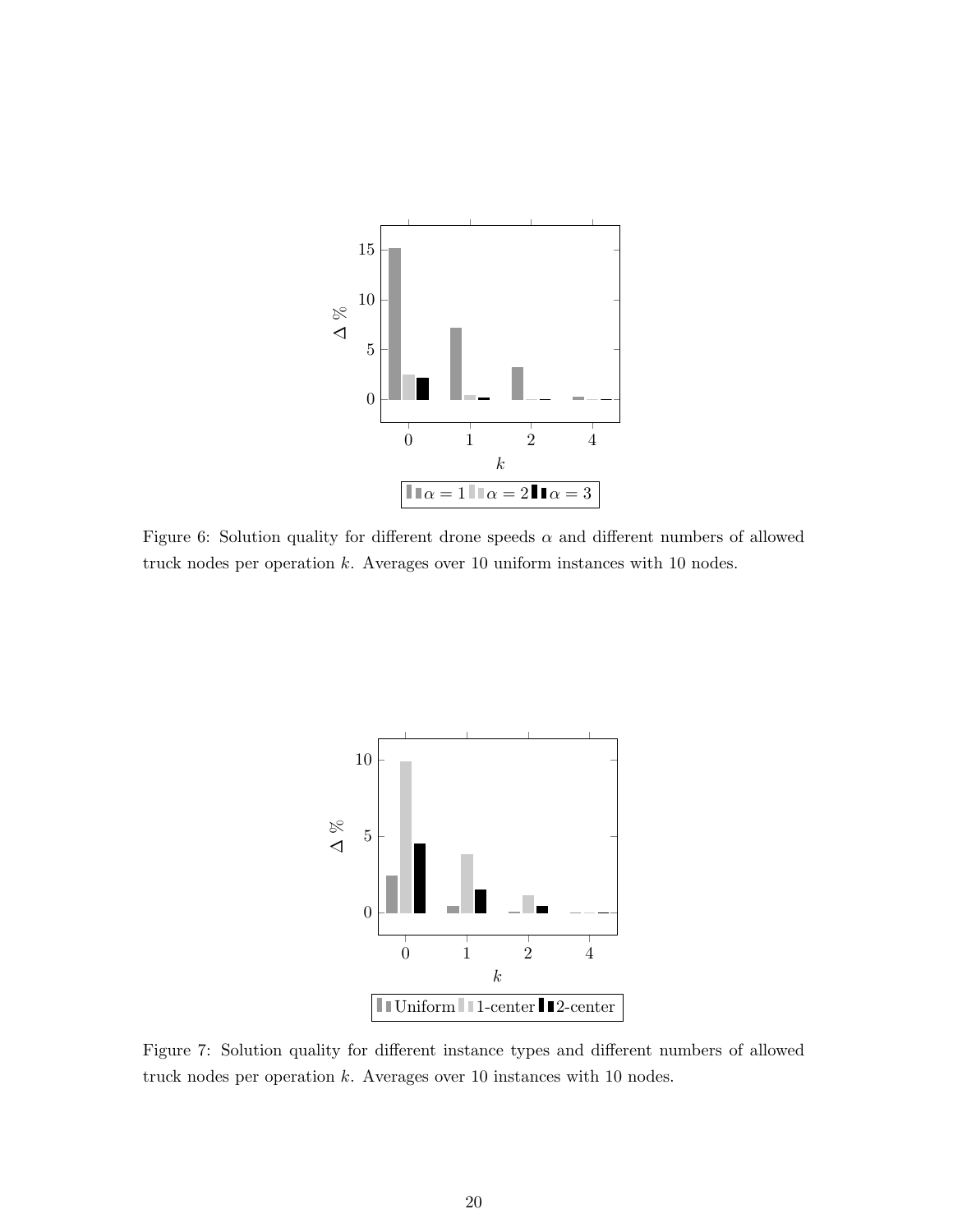<span id="page-20-1"></span>

Figure 8: Number of drone and truck nodes in the optimal solutions for different maximum numbers of truck nodes per operation k for different types of instances, averages over 60 instances of size  $(n)$  10 to 15

longer in the uniform instances than the clustered instances. A potential reason for this is that the drone makes shorter flights in the uniform case which together with its higher speed leads to more waiting.

# <span id="page-20-0"></span>5 Conclusions and future research

We show that by using dynamic programming, we can solve larger problems than with the mathematical programming approaches that have been presented in the literature so far. Moreover, we show that restrictions on the number of operations can help significantly reduce the solution times while having relatively little impact on the overall solution quality.

While we have considered restricting the number of truck nodes per operation to reduce the running times of our algorithm, future research could investigate and develop extensions of this approach. One promising direction for future research is to study different ways to identify 'bad' operations upfront, e.g., in which either the drone or the truck incurs a lot of waiting time.

Also, we have considered simple operations with at most one drone. If we assume that all drones in an operation must start and end at the same node, it is straightforward to include multi-drone operations in the second pass of our dynamic programming approach. However, it is not that clear how to incorporate multiple drones if each drone can start and end at different nodes. This is an interesting area for future research.

Furthermore, it would be interesting to investigate to what extent the techniques developed for the TSP-D could be extended for a problem version in which drones can depart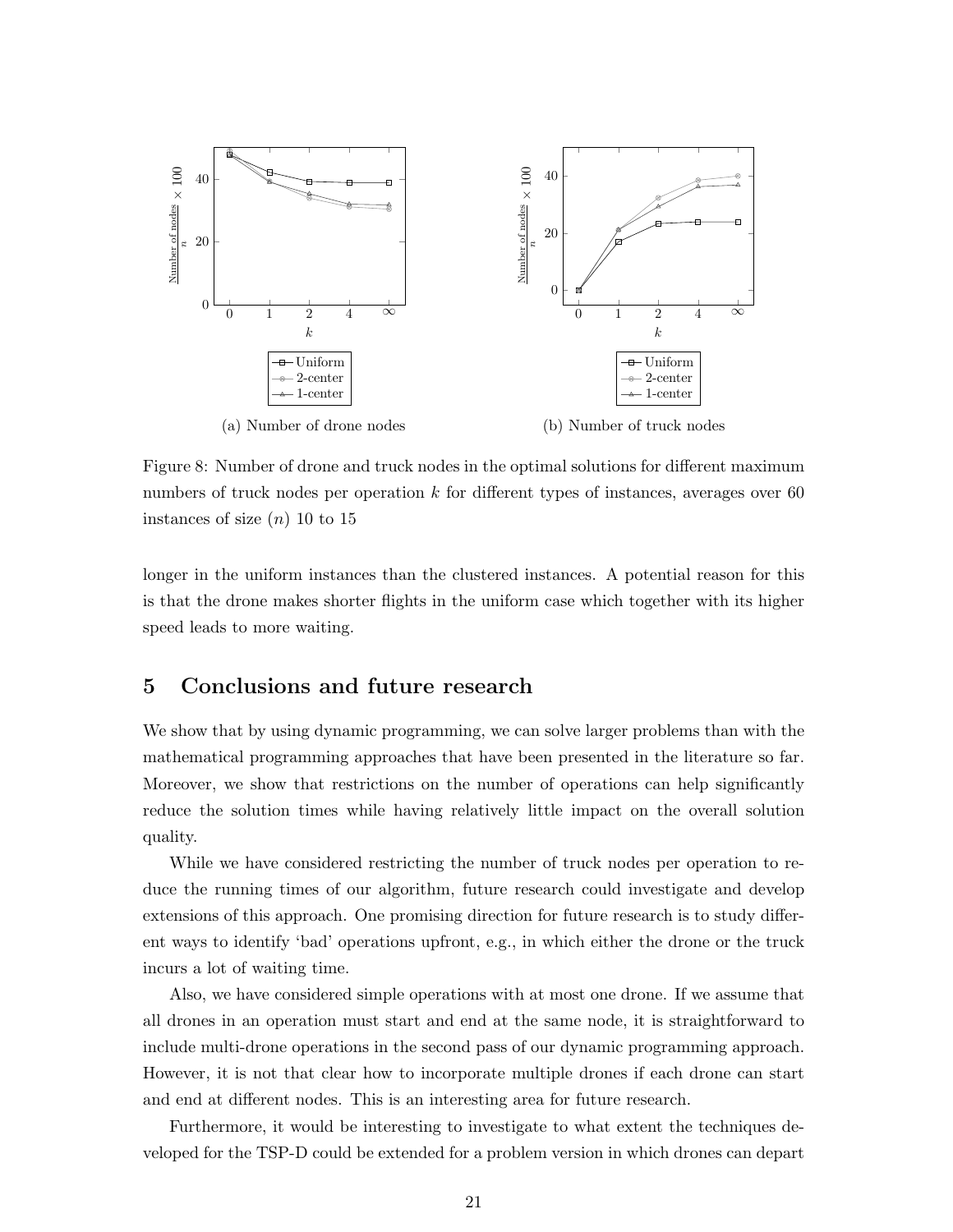<span id="page-21-7"></span>

Figure 9: Waiting time of truck and drone in the optimal solutions for different maximum numbers of truck nodes per operation k, averages over 60 instances of size  $(n)$  10 to 15

an any part of the route, or at specific locations (which do not need to be restricted to customer locations).

# References

- <span id="page-21-1"></span>Niels Agatz, Paul Bouman, and Marie Schmidt. Optimization approaches for the traveling salesman problem with drone. Transportation Science, Forthcoming, 2017.
- <span id="page-21-4"></span>David L. Applegate, Robert E. Bixby, Vašek Chvátal, and William J. Cook. The traveling salesman problem: a computational study. Princeton University Press, 2011.
- <span id="page-21-3"></span>Richard Bellman. Dynamic programming treatment of the travelling salesman problem. Journal of the ACM (JACM), 9(1):61–63, 1962.
- <span id="page-21-2"></span>J.G. Carlsson and S. Song. Coordinated logistics with a truck and a drone. Management Science, Forthcoming, 2017.
- <span id="page-21-0"></span>Jamie Condliffe. Drones get set to piggyback on delivery vans. Technologyreview, 2016. URL [https://www.technologyreview.com/s/602316/](https://www.technologyreview.com/s/602316/drones-get-set-to-piggyback-on-delivery-vans/) [drones-get-set-to-piggyback-on-delivery-vans/](https://www.technologyreview.com/s/602316/drones-get-set-to-piggyback-on-delivery-vans/).
- <span id="page-21-6"></span>Rina Dechter and Judea Pearl. Generalized best-first search strategies and the optimality of a\*. Journal of the ACM, 32(3):505–536, 1985.
- <span id="page-21-5"></span>Sergio Mourelo Ferrandez, Timothy Harbison, Troy Weber, Robert Sturges, and Robert Rich. Optimization of a truck-drone in tandem delivery network using k-means and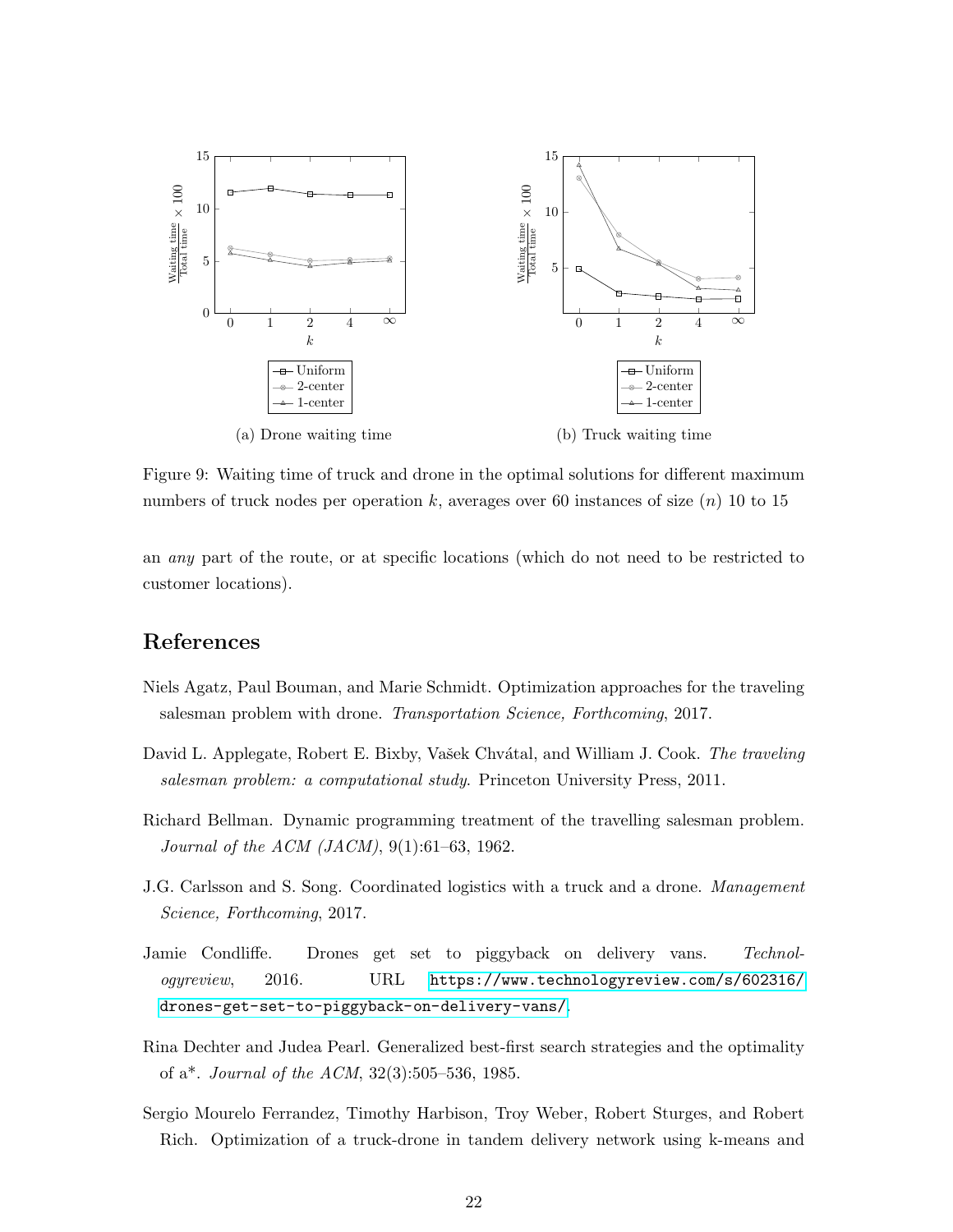genetic algorithm. Journal of Industrial Engineering and Management, 9(2):374–388, 2016.

- <span id="page-22-5"></span>Quang Minh Ha, Yves Deville, Quang Dung Pham, and Minh Hoàng Hà. Heuristic methods for the traveling salesman problem with drone. arXiv preprint arXiv:1509.08764, 2015.
- <span id="page-22-9"></span>P. E. Hart, N. J. Nilsson, and B. Raphael. A formal basis for the heuristic determination of minimum cost paths. IEEE Transactions on Systems Science and Cybernetics, 4(2): 100–107, July 1968. ISSN 0536-1567. doi: 10.1109/TSSC.1968.300136.
- <span id="page-22-10"></span>Peter E Hart, Nils J Nilsson, and Bertram Raphael. Correction to a formal basis for the heuristic determination of minimum cost paths. ACM SIGART Bulletin, (37):28–29, 1972.
- <span id="page-22-1"></span>Michael Held and Richard M Karp. A dynamic programming approach to sequencing problems. Journal of the Society for Industrial and Applied Mathematics, 10(1):196– 210, 1962.
- <span id="page-22-7"></span>A Leendert Kok, C Manuel Meyer, Herbert Kopfer, and J Marco J Schutten. A dynamic programming heuristic for the vehicle routing problem with time windows and european community social legislation. Transportation Science, 44(4):442–454, 2010.
- <span id="page-22-2"></span>Chryssi Malandraki and Mark S Daskin. Time dependent vehicle routing problems: Formulations, properties and heuristic algorithms. Transportation science, 26(3):185–200, 1992.
- <span id="page-22-6"></span>Chryssi Malandraki and Robert B Dial. A restricted dynamic programming heuristic algorithm for the time dependent traveling salesman problem. European Journal of Operational Research, 90(1):45–55, 1996.
- <span id="page-22-3"></span>Aristide Mingozzi, Lucio Bianco, and Salvatore Ricciardelli. Dynamic programming strategies for the traveling salesman problem with time window and precedence constraints. Operations Research, 45(3):365–377, 1997.
- <span id="page-22-4"></span>Chase C. Murray and Amanda G. Chu. The flying sidekick traveling salesman problem: Optimization of drone-assisted parcel delivery. Transportation Research Part C: Emerging Technologies, 54:86–109, 2015.
- <span id="page-22-8"></span>K.G Orphanides. Drones can now land on moving cars. Wired, 2016. URL [http://www.](http://www.wired.co.uk/article/drone-lands-on-moving-car) [wired.co.uk/article/drone-lands-on-moving-car](http://www.wired.co.uk/article/drone-lands-on-moving-car).
- <span id="page-22-0"></span>Stefan Poikonen, Xingyin Wang, and Bruce Golden. The vehicle routing problem with drones: Extended models and connections. Networks, 70(1):34–43, 2017. ISSN 1097- 0037. doi: 10.1002/net.21746. URL <http://dx.doi.org/10.1002/net.21746>.